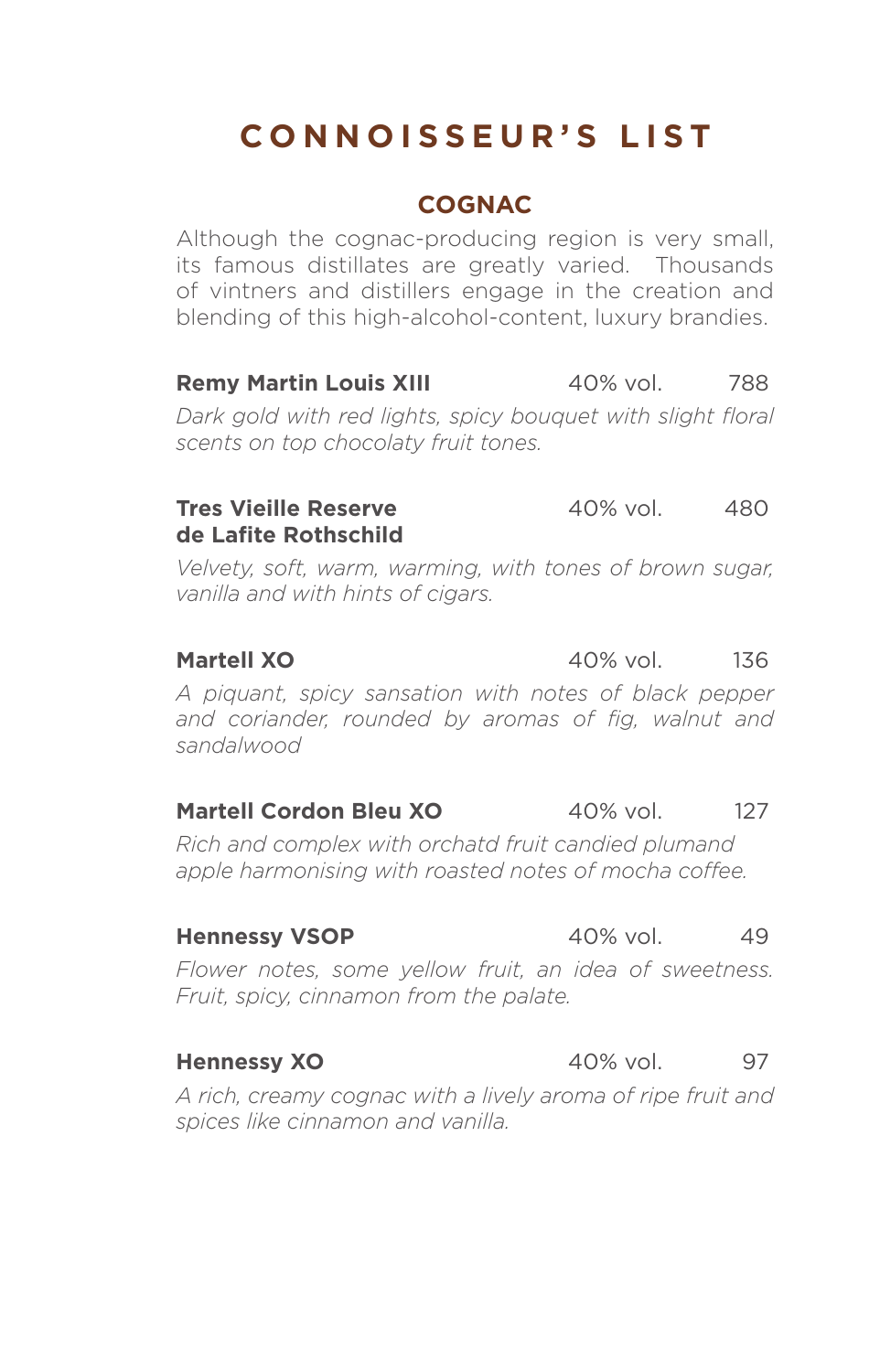**Camus XO Elegance** 40% vol. 67 *Slightly sweet and floral entry. Light body, with a fair amount of flowers and fruit on the nose.*

## **Remy Martin VSOP** 40% vol. 49

*Floral and fruity tones on the nose. Soft on the palate and dry, bitter sweetness in the aftertaste.*

# **Frapin Château Fontpinot XO** 40% vol. 39

*Floral and fruit filled with a rich, long finish, well balanced and absolutely delicious.*

## **Croizet VSOP** 40% vol. 32

*Complex aromas of orange zest, dark chocolate shavings, cedar, and lilac with a round fruity medium body and a warming, leather patina, minerals, and chocolate ganache finish.*

*Aromas of caramel, passionfruit, toasted croissant, sesame oil, and cured meats with a velvety, crisp, dry-yetfruity medium body and a warming, layered, long espresso beans, red bean bao, milk chocolate with roasted almonds, caraway, and dried peach finish.*

### **Croizet XO** 40% vol. 89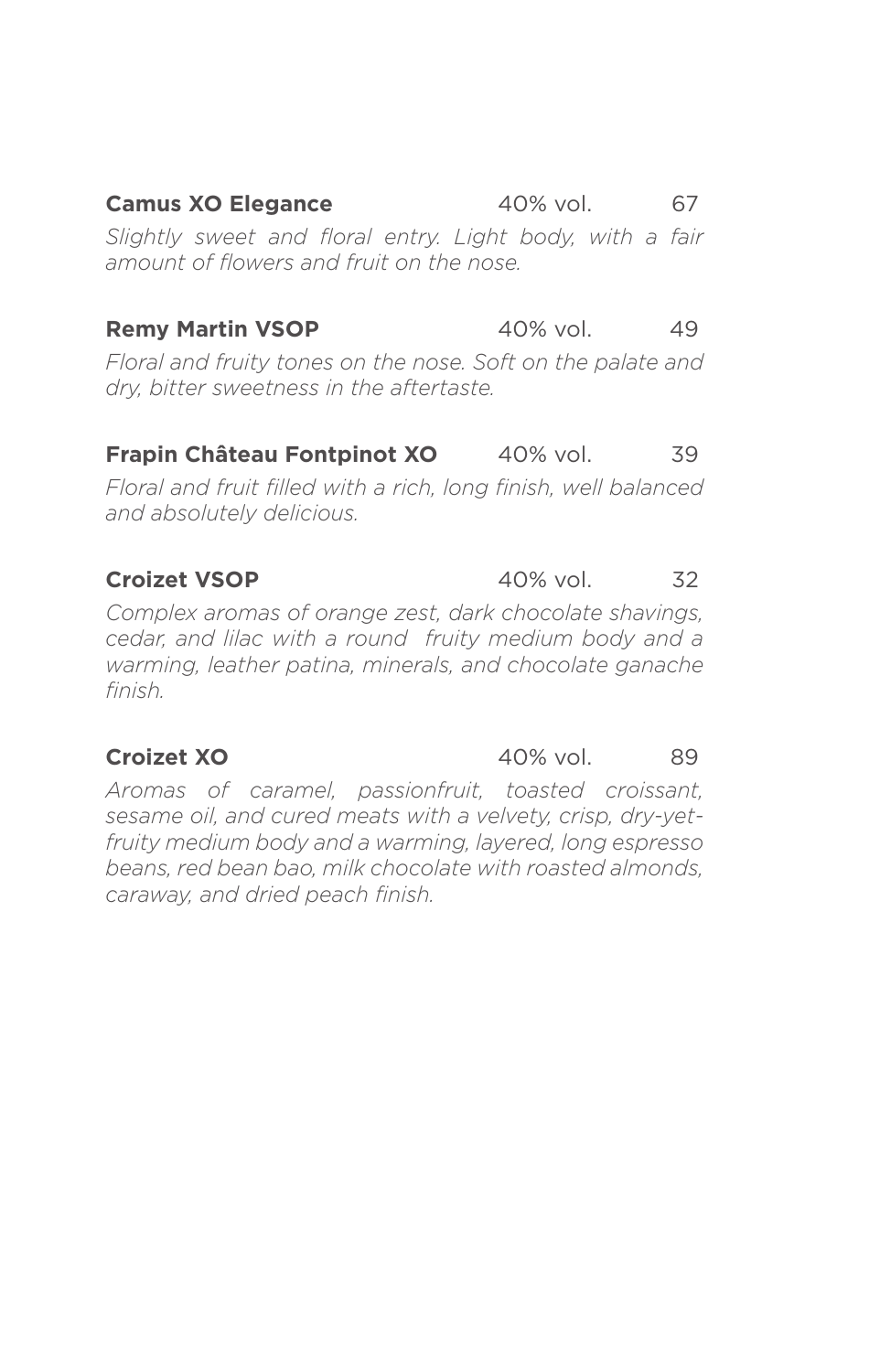# **ARMAGNAC**

Armagnac is a grape brandy produced in the Gascony region of France, since at least the 15th century. A fullerbodied style of brandy when compared to Cognac, often aged for many years and makes an excellent digestive.

# **Prince D'Arignac XO** 40% vol. 32

*Intense with aromas of cocoa, vanilla, spices and candied fruits. Honey and lime blossom on the palate. The finished with an extremely long.*

**Chabot XO** 40% vol. 57

*White plums and a touch of wood on nose. Sensuous, sweet, with a bit of brown sugar. There's a seductive smokiness that takes on a pipe-tobacco quality.* 

### **BRANDY**

Brandy is distilled from grapes and achieves its golden brown colour from ageing in toasted barrels. South African brandy, which is made in the same manner as Cognac using a double distillation process in pot stills, is highly respected worldwide.

# **Boschendal Potstill 10 Years** 40% vol. 63

*This blend consists of different ages, minimum 10 years, resulting in tropical pineapple, passion fruit, dried peaches, dates and fig flavours with hints of citrus and sherry.*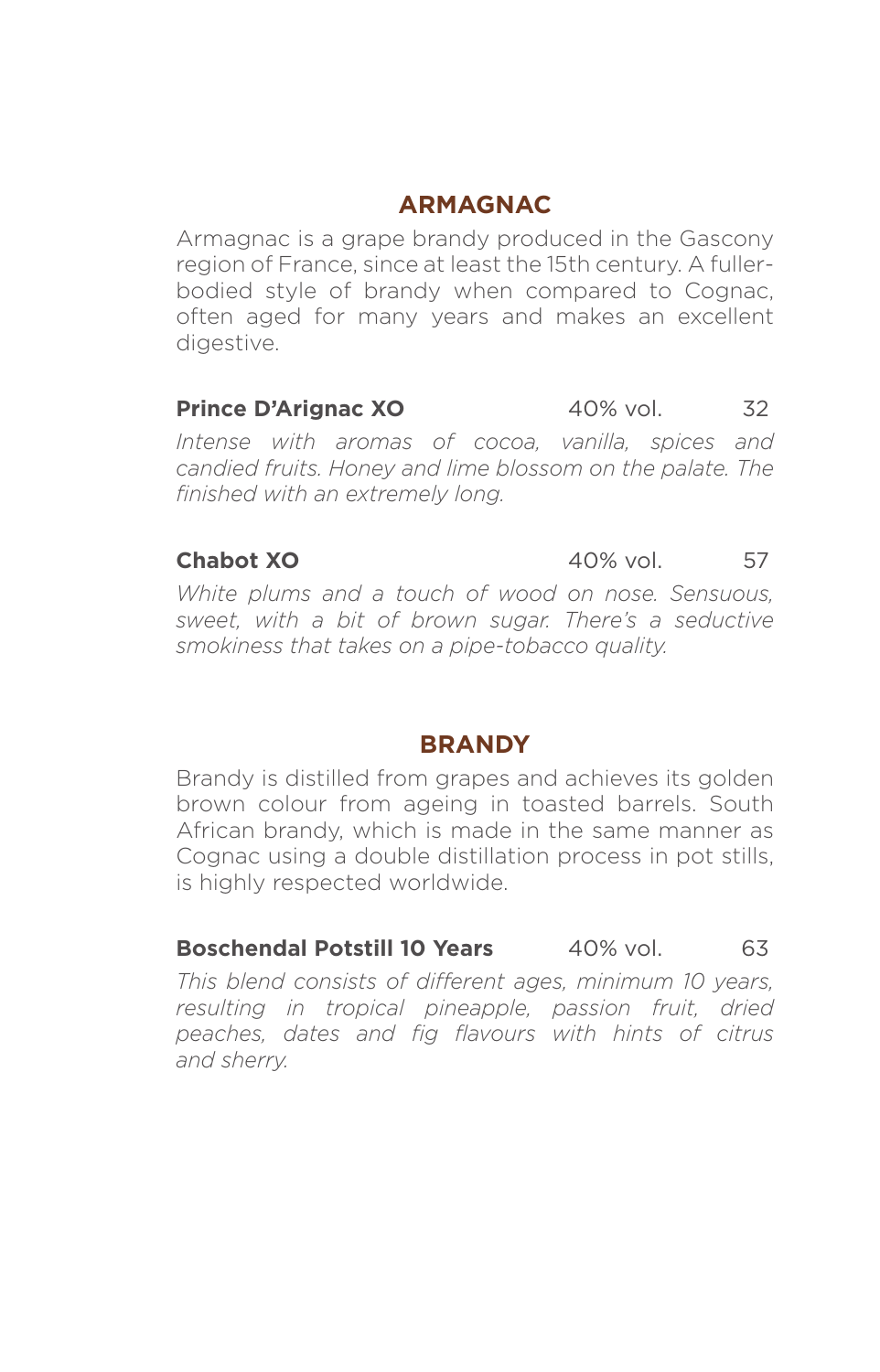# **SINGLE MALTS**

# **THE HIGHLANDS**

Wild seas and impenetrable moorland dominate the landscape, creating a breeding ground for powerful peaty drams, whilst still leaving room for floral, silky elegance.

### **Aberfeldy 12 Years** 40% vol. 51

Some sherried fruit with a trailing hint of smoked on the *nose. Sweet, malty, a gentle peat but nonetheless the mouth feel is very clean on the palate. Finished with malt, a faint hint of citrus.*

### **Aberfeldy 21 Years** 40% vol. 82

*Honey, fruity. Thick malt, enlivened by a fresh, zesty quality. Smooth, vanilla, undulating, refined smoke. Peters out gently, perhaps some ripe white peach notes and a good wave of honey.*

### **AnCnoc 12 Years** 40% vol. 59

*Aromatic, quite robust. Honeysuckle, fresh flowers, cereals, barley on the nose. Madeira, winter spices, mocha, Crème de Cacao, herbal of hints and toasted granary bread on the palate.*

### **AnCnoc 18 Years** 46% vol. 79

*Unrefined sugar and satisfying raw honey with blood orange and satsuma segments on the nose. Honeyed and spiced. Vanilla, lemon, gooseberry and fig rolls on the palate.*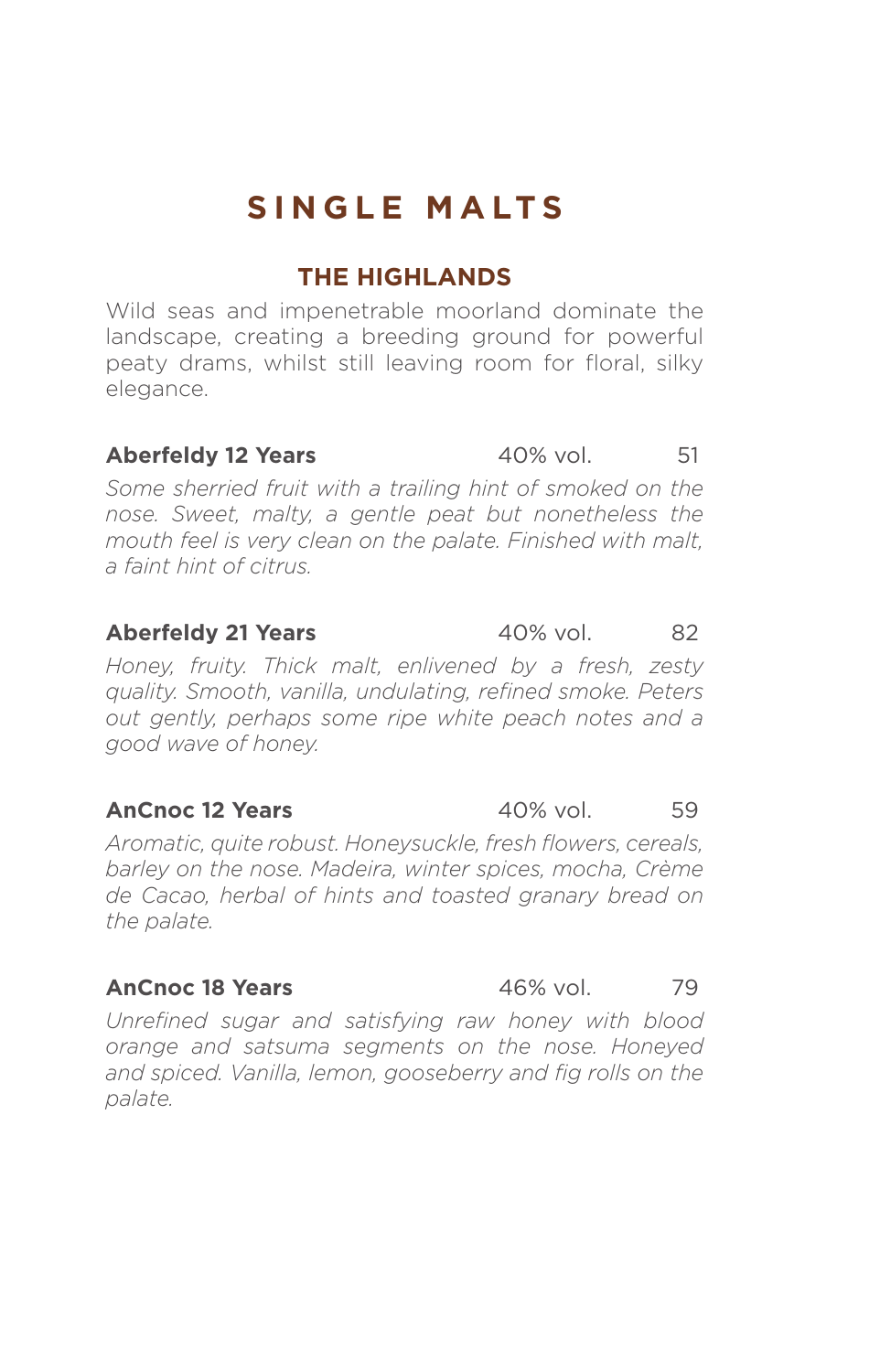### **Ardmore Traditional** 46% vol. 45

*Lots of barley and cereal notes, oodles of rich bourbon, smoke and peat still present on the palate. Charming interplay through the caramel sweetness and the vanilla spiced oak.*

# **Balblair 2004** 46% vol. 54

*Juicy blood orange, crushed almonds, brown sugar on the nose. Quite nutty and sweet, though creamy vanilla and oak keep it grounded on the palate. Finished with Citrus and waxy oak.*

### **Balblair 1995** 46% vol. 54

*Hints of green apples, coconut and vanilla can be detected, alongside the signature Balblair characteristics. Imparted a spicy note with a distinctive vanilla fragrance.*

### **Dalmore Valour** 40% vol. 54

*Crumbly shortbread drizzled with toffee and dotted with plump raisins deeper notes of candied orange peels on the nose. Chocolatey and rich, with treacle and malt loaf. Chocolatey and rich, with treacle and malt loaf.*

### **Glendronach 12 Years** 40% vol. 58

*Rich cereals, struck match, raisin and cinnamon. Opens with some sweeter PX and lots of delicious raw ginger before becoming creamier with hazelnuts. Fruits, peels and buttery.*

### **Glen Garioch 12 Years** 48% vol. 69

*Earthy, stewed fruit on nose. Rich, mouth filling, toasty oak, dried fruit, hint of mocha on palate. Finished with Spicy and smooth. Well balanced.*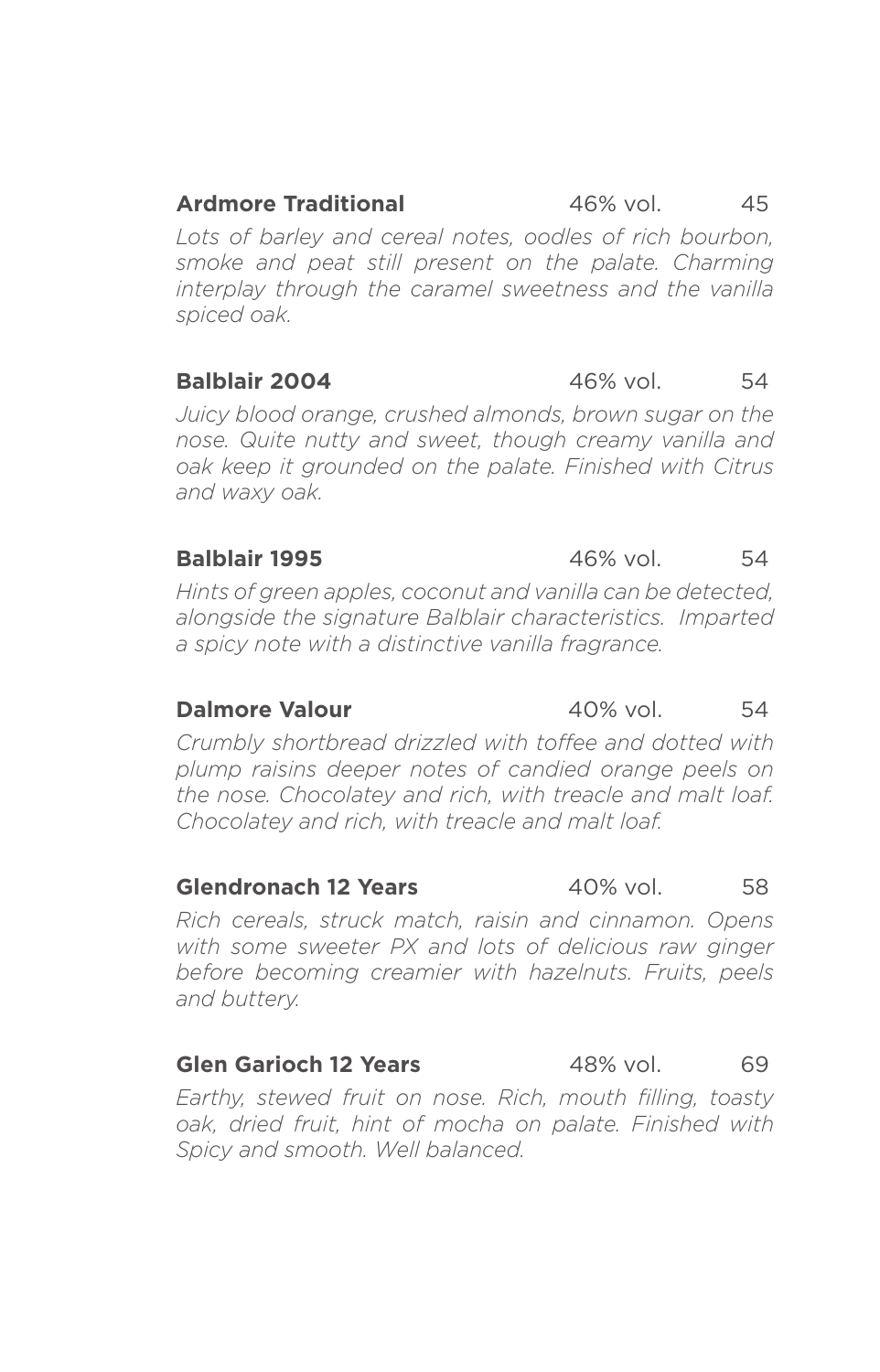### **Glenmorangie The Original 10 Years** 40% vol. 34

*Soft, clean and refreshing: lemon sherbert and apricots, with honeyed fruit and a touch of toffee and vanilla. Gentle and satisfying. A little weightier on the palate, with honey and malt, banana bread and subtle sweet spices. Clean and well balanced.*

### **Glenmorangie Extremely 43% vol. 84 Rare 18 Years**

*Rich, rounded and sweet with dried fruits and a complex floral fragrance. The taste is balanced between honey, malt and flowery scents. Dates and figs emerge in the background with a hint of wood smoke. The finish is long and enticing with the sweetness of dried fruit and subtle dryness of Oloroso nuttiness.*

### **Glenmorangie Signet** 46% vol. 95

*The nose begins with chocolate raisins and sugared mixed peels. Sweet, syrupy cinnamon and before a suggestion of Terry's Chocolate Orange rises. A hint of lime rind, lychees and dates.*

### **Loch Lomond 12 Years** 46% vol. 58

*Creamy vanilla, with a touch of freshly baked apple turnover. Brown sugar and five-spice. Orchard fruit notes continue, with a hint of yellow plum too. Quite drying, though still sweet with vanilla.*

### **Teaninich 10 Years 43% vol.** 66

*Pale gold colour, with an aromatic, fruity and smoky nose. Medium to rich body, with an appetizing and lightly peaty palate. Leafy and herbal and complex finish.*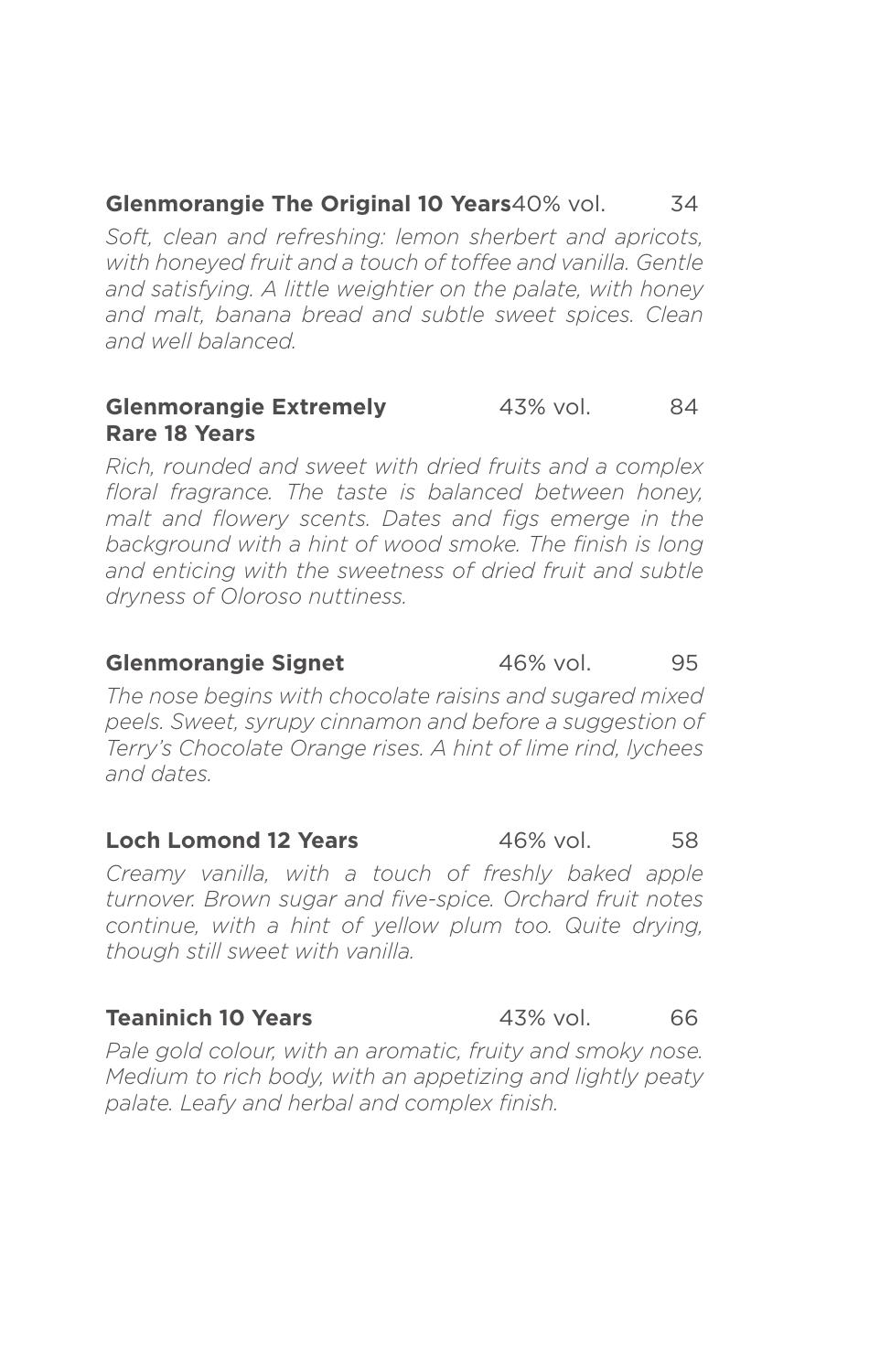### **Tomatin 12 Years 12 Years 12 Years 12 Years 12 Years 12 Years 12 Years 12 Years 12 Years 12 Years 12 Years 12 Years 12 Years 12 Years 12 Years 12 Years 12 Years 12 Years 12 Years 12 Y**

*Tasty combination of fruit and spice, with fresh aromas of green apple balanced by richer, spicier notes of cinnamon, nutmeg and Parma violets, along with a touch of milk chocolate*

## **Tomatin 15 Years** 46% vol. 67

*Gentle, balanced with orchard fruits, oak, blossom, orange too, creamy vanilla, toffee on the nose. Creamy and soft with a prominence of fruit and malt, caramel, citrus on the palate.* 

### **Tomatin 18 Years** 46% vol. 76

*Rich and sherried, with orchard, citrus and dried fruit – apples, oranges and sultanas on nose. Sweet and honeyed, with a backbone of citrus, fruit cake, chocolate and spice of palate.*

### **Tullibardine 225 Sauternes Finish** 43% vol. 51

*Citrus peels and allspice. Notes of creamy vanilla, golden syrup, cocoa butter and black pepper on the nose. Spiced palate entry with notes of candied orange and Seville marmalade.*

### **Tullibardine 228 Burgundy Finish** 43% vol. 51

*Spiced, with notes of red berry fruit, vanilla and toasted oak on nose. Creamy, nutty palate entry with notes of sweet custard, apple peel, red berries and orange blossom honey on palate.*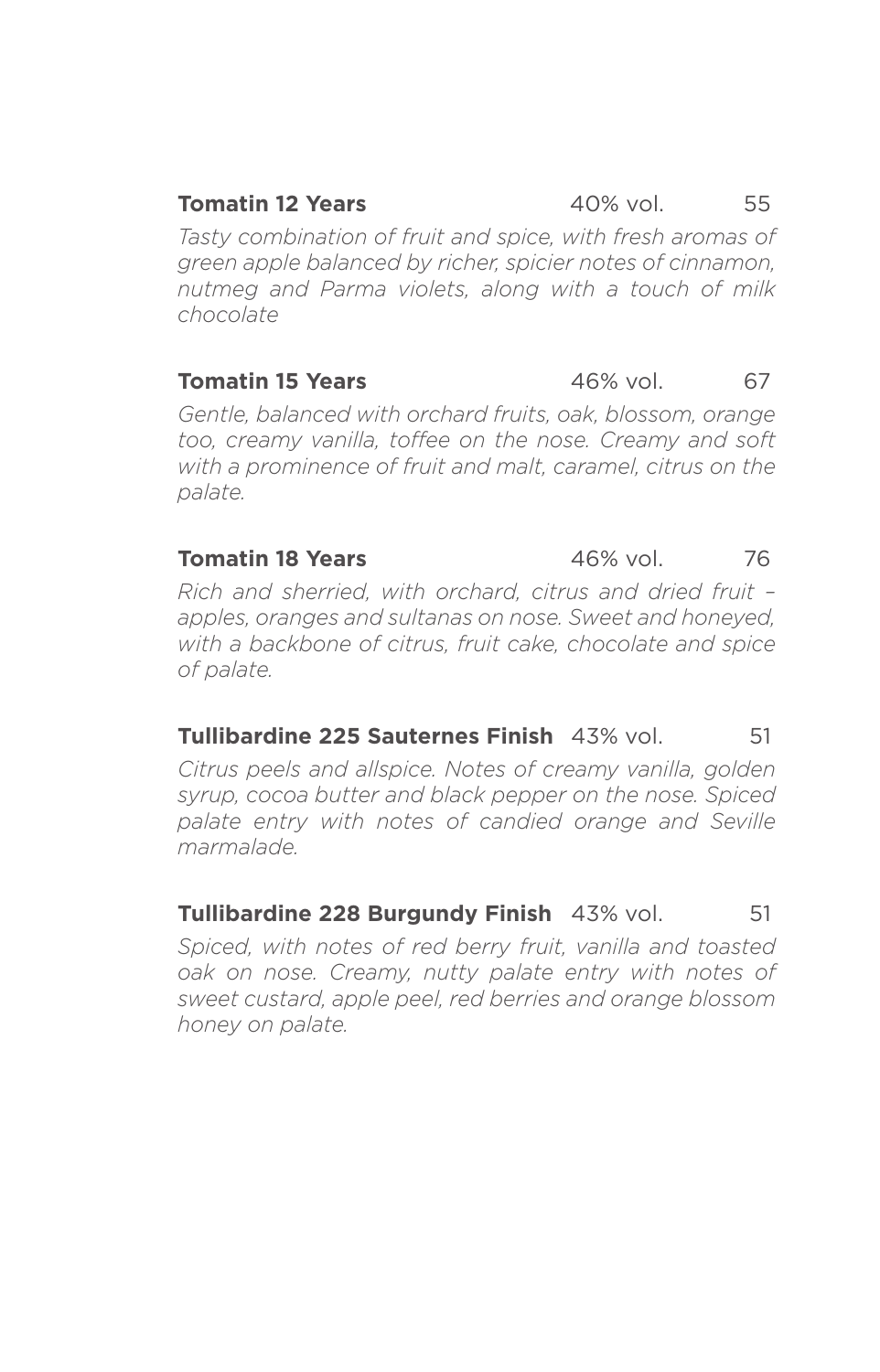# **ISLAY**

The region is known for its peaty single malts. Most of them produce strong, peaty and smoky whiskies, which divide whisky drinkers into two camps: love or hate. There is no middle ground.

### **Ardbeg Uigeadail** 46% vol. 65

*Multifaceted, notes of peat and little flourishes of dark sugar, freshly ground espresso beans, cereal notes and a most sophisticated tar on the nose. Led by sweet, ripe fruit and black forest.*

### **Ardbeg 10 Years** 46% vol. 51

*A ridge of vanilla leads to mountain of peat capped with citrus fruits and circled by clouds of sea spray on the nose. Sweet vanilla counterbalanced with lemon and lime followed by smoke.*

*Amber in colour with a salty, sea weedy and malty nose. Medium body, the palate is complex with lots of flavour development. Remarkable long and salty finish*

### **Bowmore Cask Strength** 56% vol. 50

*Fresh sea wind with sweet malt and smoke on the nose. Strong at the start, heavy on the malt with peat smoke on the palate. Finished with long and strong.*

### **Bowmore Dusk** 45% vol. 62

*Fruity and well-balanced, with notes of cedar wood, oak smoke and salinity. Very wine-like, with hints of hemp, calves leather. Floral, peaty, apple peels on the nose. Soft and fruity.*

### **Bowmore 12 Years** 40% vol. 30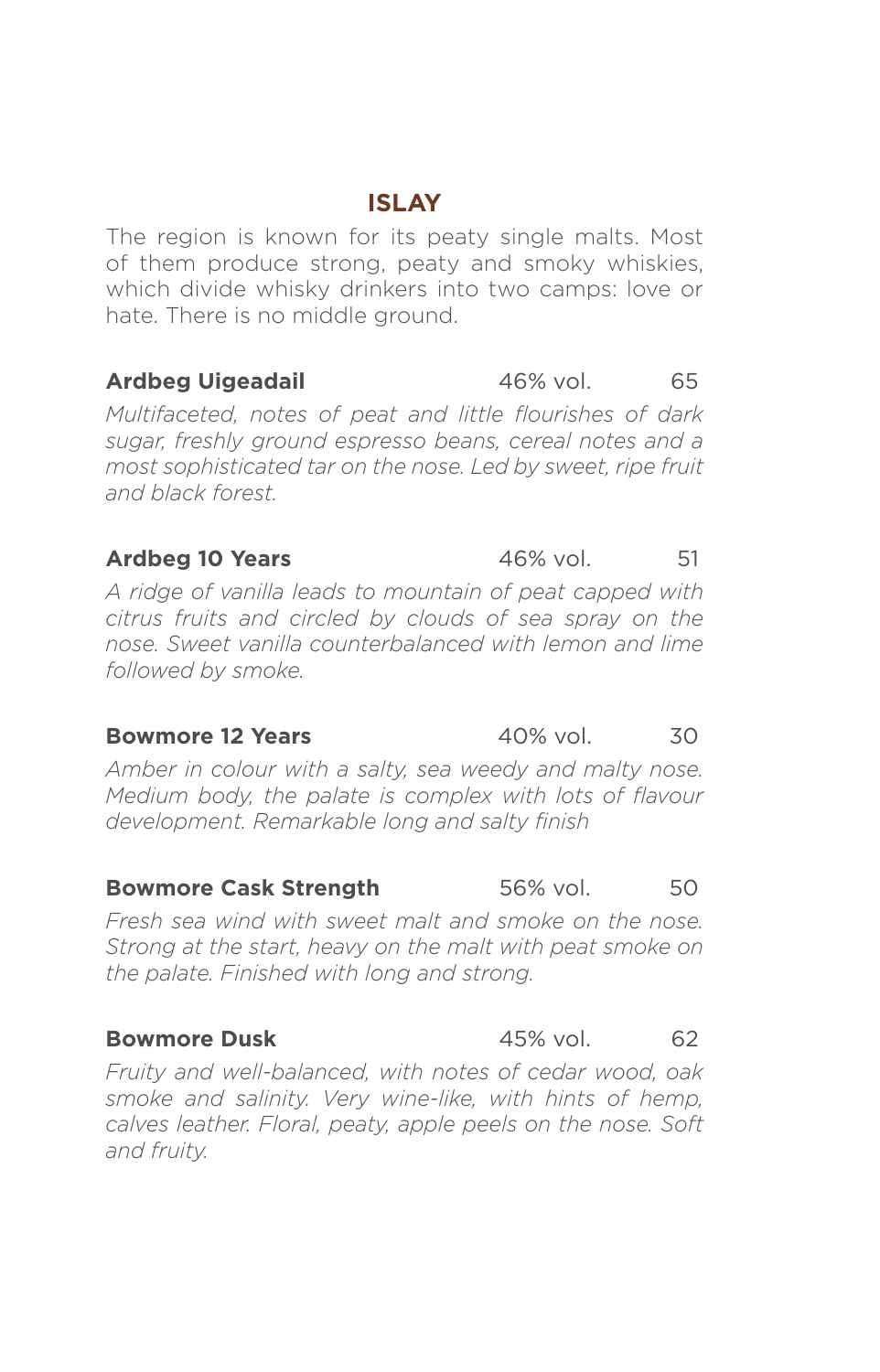### **Bruichladdich Links** 45% vol. 60

*Dominant honeyed fruit foundation. Fresh and appetizing "sea breeze" character dovetails nicely. Fuller, rounded, and with a bit more going on here than the Full Strength expression.*

**Bunnahabhain Eirigh Na Greine** 46.3% vol. 55

*A limited-edition Bunnahabhain that combines the distillery's signature flavours of fruit and nuts, and hints of sea salt and smoke with rich, sweet spice from ageing in red-wine casks.*

**Bunnahabhain Cruach-Mhona** 50% vol. 59 *Cruach-Mhona, gaelic for 'peat stack', a pile of drying peat bricks cut for fuel, is a departure from Bunnahabhain's usual style, adding in some peat to their normally unpeated spirit.*

### **Caol Ila 12 Years** 43% vol. 59

*Intense and rich, with malted barley and gentle floral touches overcome by smoky notes. Light and fresh, with toffee, vanilla and pear balanced by smoke and ashy touches on the palate.*

### **Lagavulin 16 Years 43% vol.** 75

*More like Lapsang Souchong tea than Lapsang Souchong! One of the smokiest noses from Islay. It's big, very, very concentrated, and redolent of iodine, sweet spices, good, mature Sherry and creamy vanilla. Very thick and rich. A massive mouthful of malt and Sherry with good fruity sweetness, but also a wonderful sweetness. Big, powerful peat and oak.*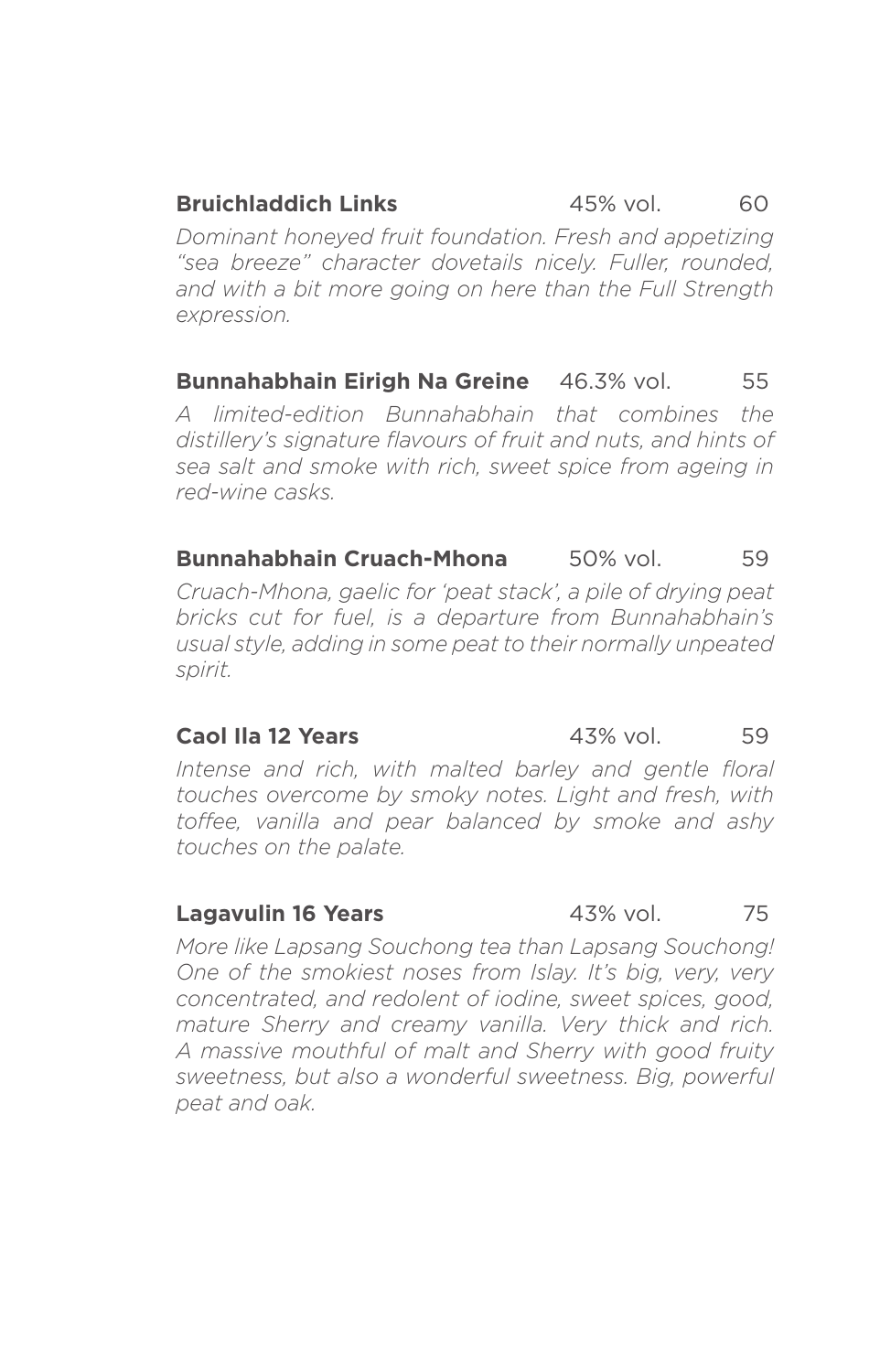**Laphroaig 10 Years** 40% vol. 46 *This opens on big, smoky muscular peat notes. There are spices, and liquorice, as well as a big dose of salt. This whisky has become slightly sweeter in recent years, and it appears beautifull.*

# **Laphroaig Quarter Cask** 48% vol. 52

*Buttery nose, with toffee, nuttiness, hickory, rum and raisin ice cream and zest on the palate. Big rush of sweetness, explosion of sweetness, with fiery chili heat & sweet cereals.*

### **Old Pulteney 12 Years** 40% vol. 38

*Crisp and clean on nose. Great balance reveals notes of herbs and grist. Parsley, almond on palate. Musty, nutty, sultana, toffee, spices. Oak. Finished with medium, oak, spices.*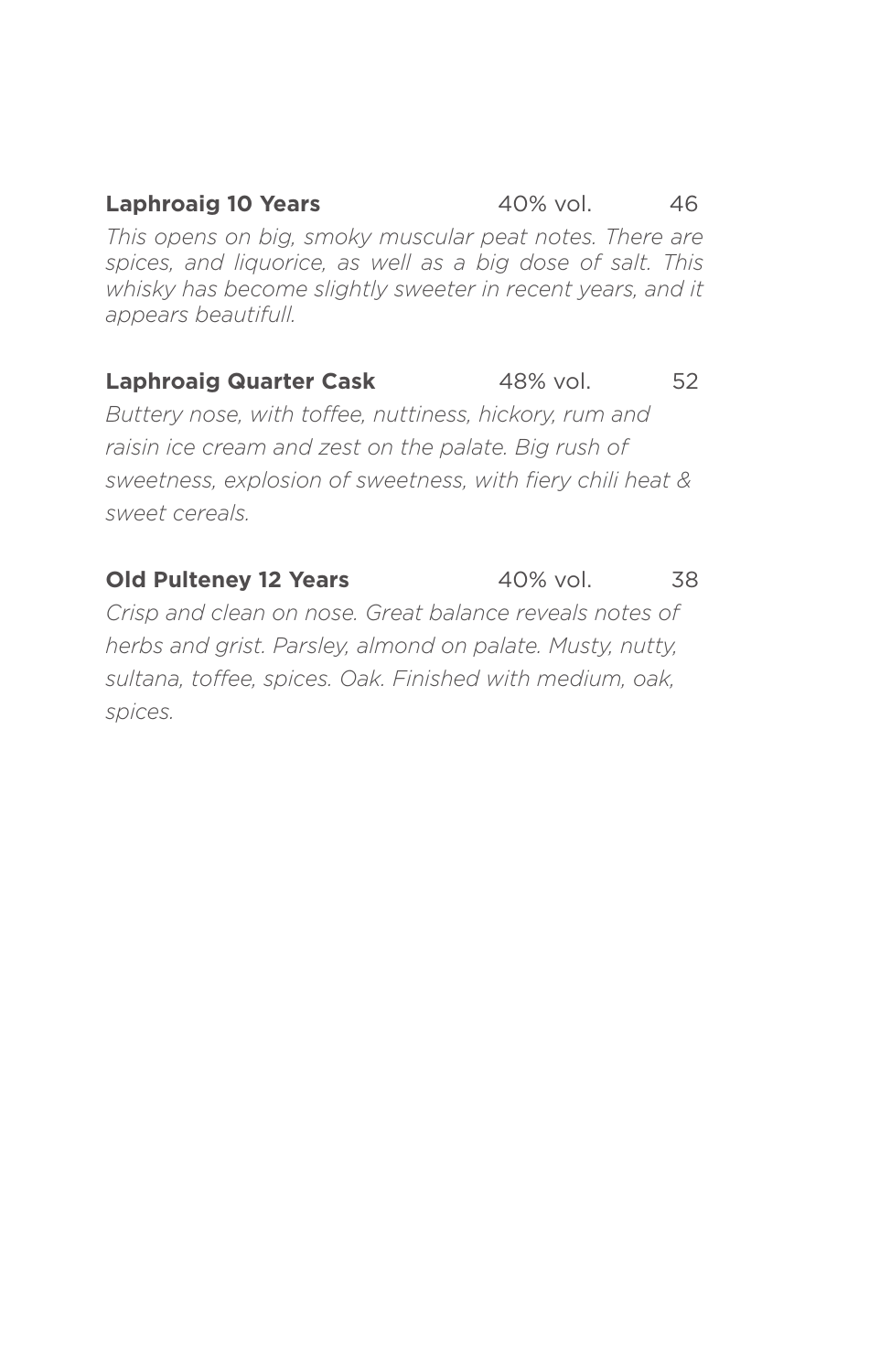# **SPEYSIDE**

Speyside is the Whisky Manhattan. Speyside malts from these fifty or so distilleries are known for being frugal with peat and lavish with nutty fruit flavours. Apple, pear, honey, vanilla and spice all have in the Speyside style.

### **Aberlour Double Cask 12 years** 40% vol. 61

*Big sweet butter hit, with maple syrup, brown sugar, plump raisins, nutmeg, milk chocolate and more of the char from the nose. Medium length, with chocolate, raisins and more char.*

### **Aultmore 12 Years 46% vol. 67**

*Very fresh and vibrant. Clean, refreshing notes of Cox's apple and pear, with a gentle creaminess and some aromatic floral notes, too. A touch richer on the palate than expected, but still soft and fruity, with some sweet pastry/custard-tart notes. Florality lifts the palate.*

### **Balvenie Triple Cask 12 Years** 40% vol. 62

*Oak shaving mingled with a whiff of camp-fire-cooked sausages. A sweet elixir formed from the teardrops of Mermaids followed by a subtle hint of South Pacific Volcanic ash.*

### **Craigellachie 13 Years** 46% vol. 67

*.*

*Aromas of oozing toasted marshmallows, and baked apples studded with cloves, with the tang of sulphury, cordite lingering in the background. Taste delivers malty, sweet complexity, with a finish that is slightly smokey.*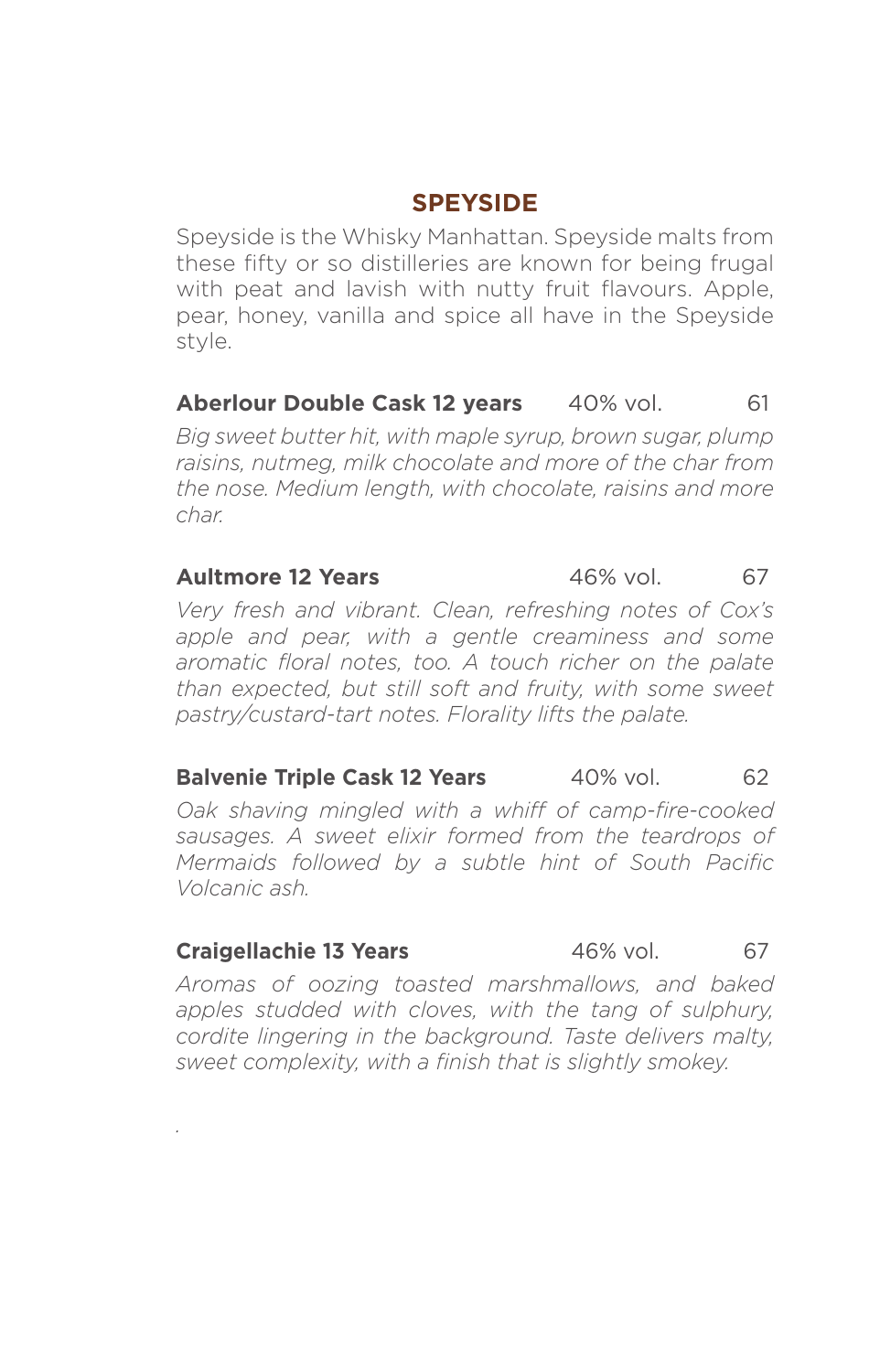## **Glen Grant 10 Years** 40% vol. 44

*Medium bodied. Vanilla, toffee apple. Herbal, hint of smoke on the nose. Firm. Sweetness, fruity, vanilla. Gentle peat, malty on the palate. Finished with a dry, supple peat, toffee* 

# **Glen Grant The Major's Reserve** 40% vol. 33

*Custard sweets, candied lemon, zingy apple and a general youthful freshness on the nose. Soft and oily, apple skin, sour lemon zest, and a light touch of sponge cake batter on the palate.*

# **Glen Moray 15 Years** 40% vol. 56

*Matured in a combination of bourbon and sherry casks. A rich, sweet and full-bodied whisky with notes of spiced dark chocolate and butter toffee.*

### **Glen Moray 18 Years** 40% vol. 75

*Sweet as it opens with white chocolate and caramel on the nose. A hint of charred oak smokiness develops. Sea salt flakes, banana fritters and chocolate raisins on the palate.*

### **Glenlivet 18 Years** 43% vol. 64

*Dark chocolate and glacé cherries, with apple and creamy vanilla-infused crème brulée on the nose. Thick and fruit, with cream, stewed apple, candied orange and sweet vanilla on the palate.*

### **Macallan 12 Years** 40% vol. 64

*Classic dried fruit & butterscotch on the nose. Creamy and honeyed with some marmalade, cinnamon and warm pastries from palate. Finished fruity with vanilla and sultana.*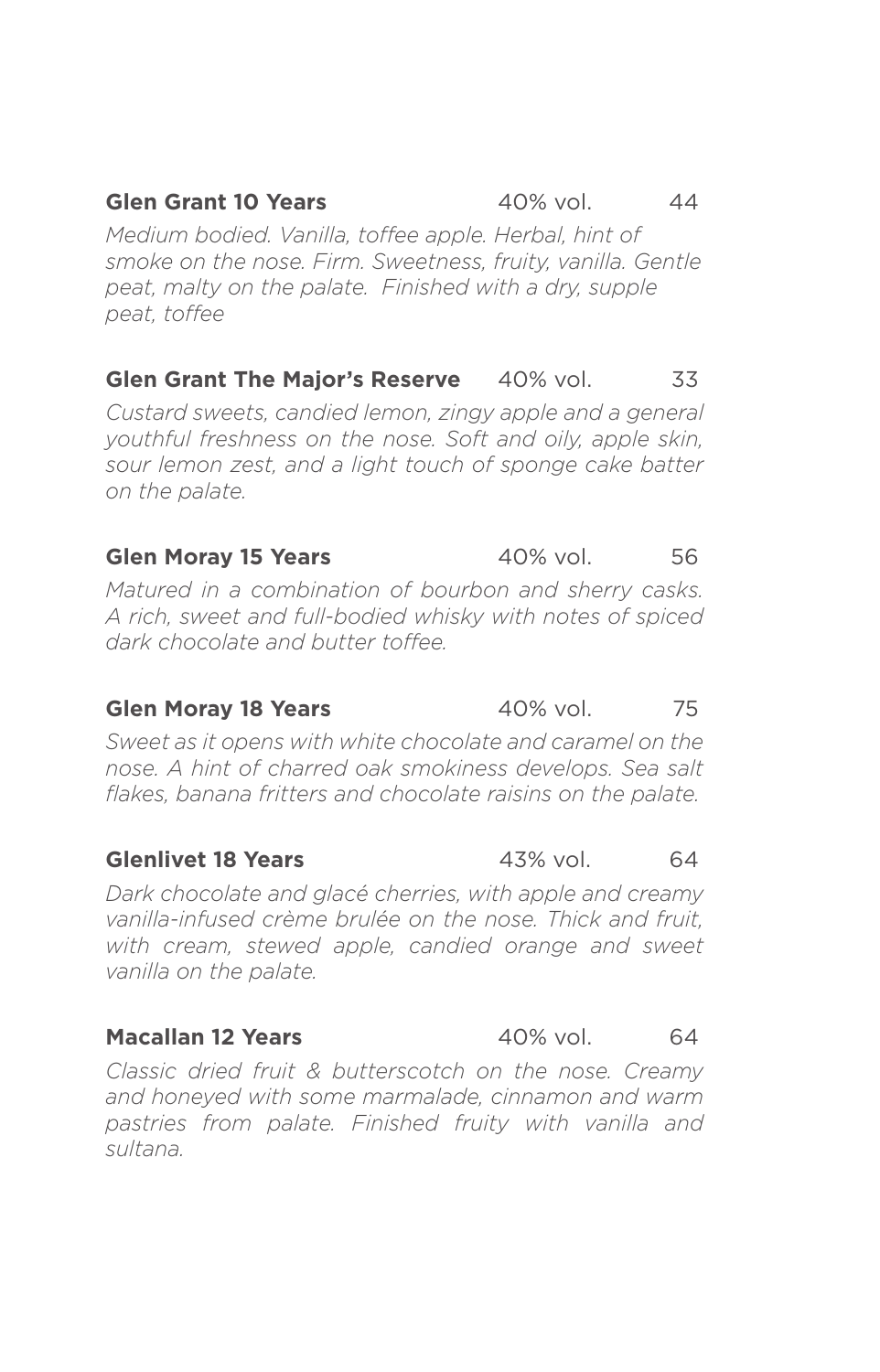**Macallan Select Oak** 40% vol. 66 *Toasted oak, pepper and marshmallows, fruits, Black Forest Gateaux. Nutty, almonds, calves leather, vanilla, sherried peels and ginger.*

# **Macallan 15 Years** 43% vol. 86

*Notes of rich, lush stone fruits and Bramley apple, a hint of peel and some Calvados. There are some dry wood notes with a definite mustiness. The palate is quite full and round.*

# **Mortlach Alexander's Way 14 Years** 43.4% vol. 60

*Lemon zest alongside lemon curd, upside down apple cake, cinnamon sponge cake and vanilla cream with a hint of spice. Loads of spices, with ginger, clove, nutmeg and white pepper, balanced by floral, dry tea, melted white chocolate with peaches and cream, sweet malt and earthy oak..*

# **Speyburn 10 Years** 40% vol. 44

*Nose is quite citrusy and zesty. Sugared orange peels and herbal notes, wood shavings and pine oil, rubbed spearmint leaves and winter spice. The palate is of medium-body and quite smooth.*

### **Singleton 15 Years 40% vol.** 68

*A cautious start with soft hints of melon and summer citrus fruit, opening up to reveal firm waxy notes and rich floral aromas; a whole garden of geraniums and roses.*

### **Tomintoul 10 Years** 40% vol. 37

*Medium-body and well-balanced. There are notes of vanilla fudge and barley. Tones of malt extract and espresso, hints of mochaccino and oak.*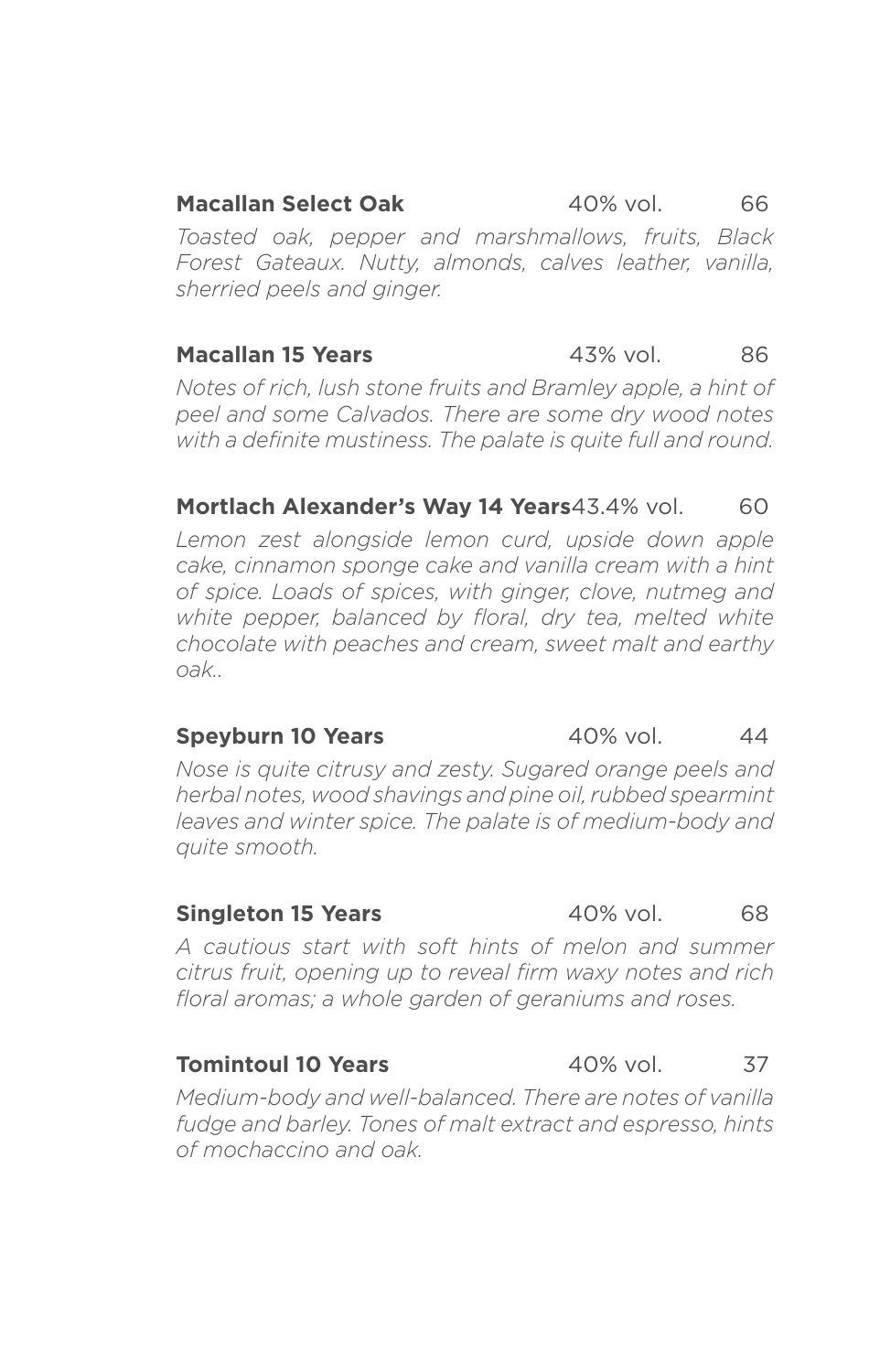# **THE ISLAND**

The Islands represent a very diverse region and one that is not strictly recognized as a region by the Scotch Whisky Association - technically the Islands are a part of the Highlands.

## **Isle of Jura 16 Years** 40% vol. 58

*Fragrant, slightly floral, some minerality at first, becomes increasingly creamy with a hint of orange. Mixed nuts, redcurrant, green apple and finally dark chocolate and spice on the nose.* 

### **Isle of Jura The Sound** 42.5% vol. 52

*Soft caramel and sultana notes. Burnt oak balanced by floral malt. Orange syrup, rose petal, cherry and a touch of five-spice on palate. Chocolatey on the finish, joined by buttered brown bread.*

### **Isle of Jura The Bay 12 Years** 44% vol. 64

*Caramelised nut and toffee apples, with a dusting of cinnamon and nutmeg. Stem ginger, stewed berries, a hint of hickory, crumbly fudge. A smidge of liquorice pokes out on the finish, along with more toffee sweetness.* 

*A fresh and fragrant nose. Thick, pungent smoke comes sweet pear and apple peels, with pinches of maritime salt from kippers, seaweed on the nose. Beautiful balance from the palate.*

### **Talisker 10 Years 10 Years 15.8% vol.** 57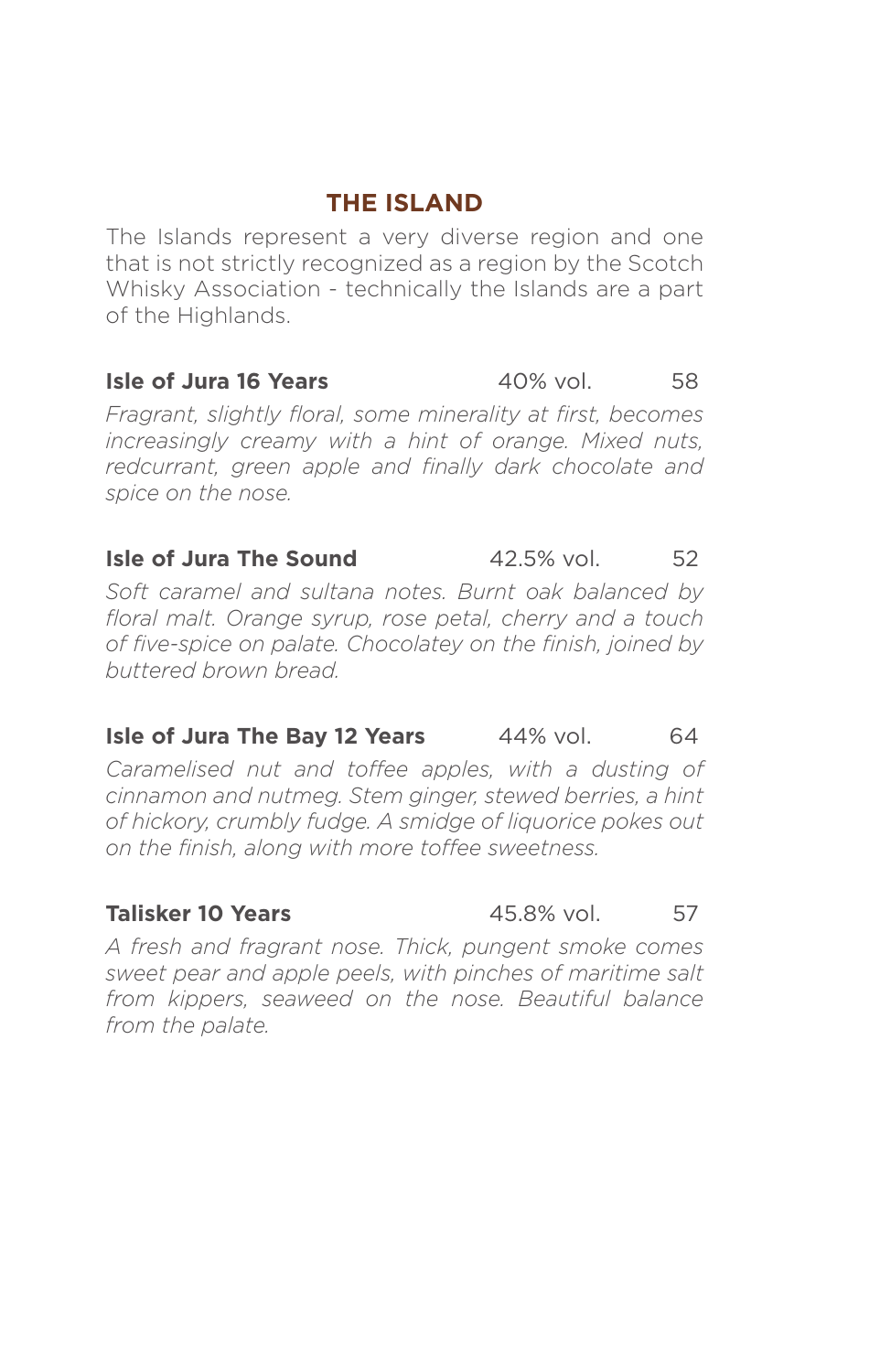# **THE LOWLANDS**

The Lowlands can play truant from peat or salinity. Triple distilled malts are characteristic of the region, offering a gentle, elegant palate. Produced drams doted on by lovers of the aperitif and mellow malt.

**Auchentoshan Springwood** 40% vol. 45 *Light and fragrant with classic bourbon-cask vanilla and honey, with hints of orange oil shining through. Chocolatey on the palate, with continued vanilla fudge and citrus peels.*

**Auchentoshan Heartwood** 43% vol. 55 *Fresh honey and candied orange peels, with hints of dark coffee and pear drops on nose, it's got a core of hazelnut and almond, surrounded by chocolate buttons, apple and fresh ground coffee.*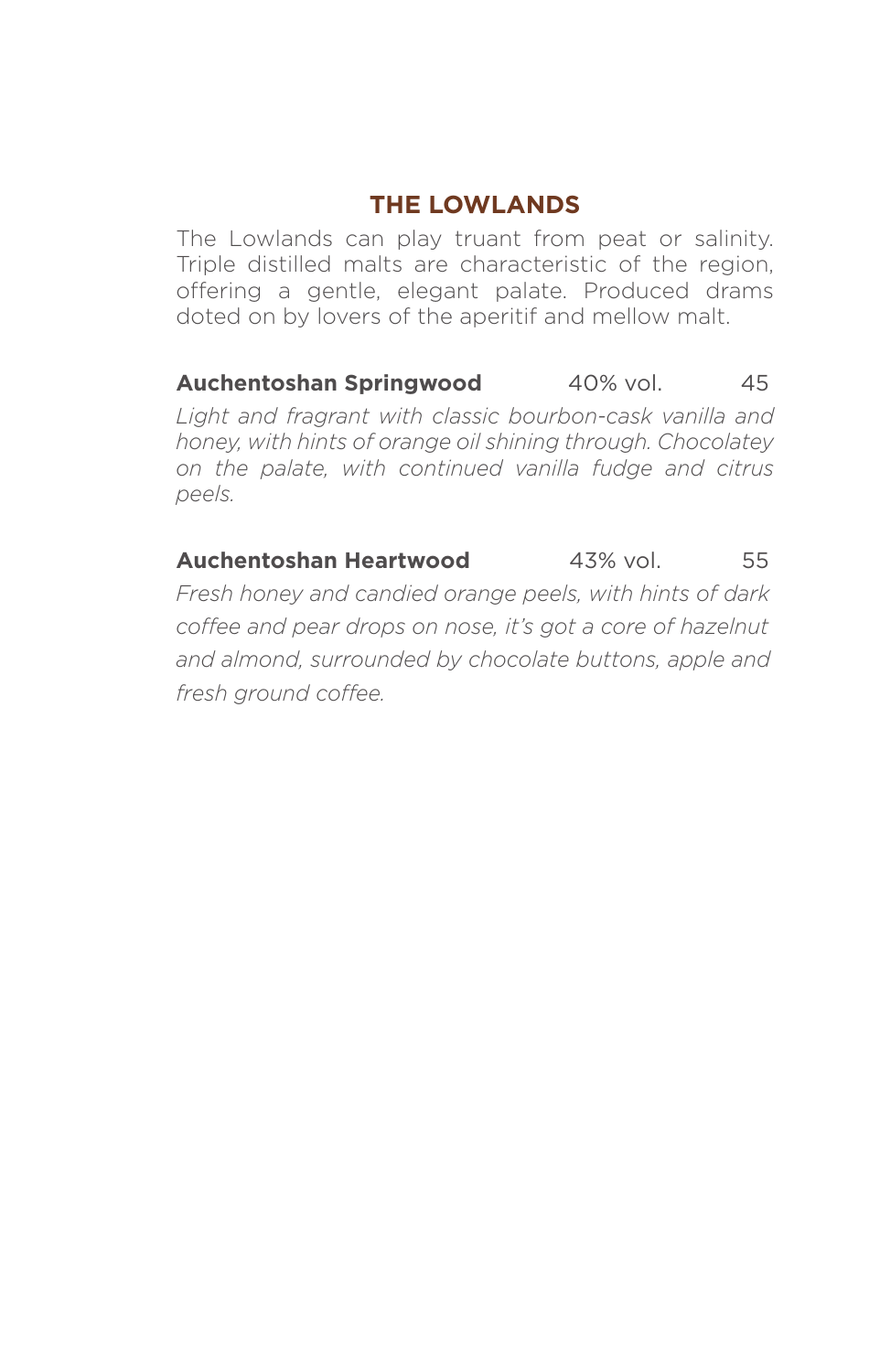# **BLENDED SCOTCH WHISKY**

Roughly nine out of 10 bottles of Scotch sold around the world are blends – that is, a mix of grain and single malt whiskies. These products are the lifeblood of the industry and the liquid expression of an art form.

# **Chivas Regal 18 Years** 40% vol. 61

*Lightly sour fruit, with milky coffee, chocolate touches and oaky vanilla on the nose. Oak focused, with cinnamon and nutmeg spice, hints of dried fruit, and lashings of vanilla.*

### **Compass Box Oak Cross** 43% vol. 74

Light but bold, confident aromas of clay, flowers, some *spice, suntan lotion & jojoba. Peanut oil and oak. Luscious mouth feels heather honey sweetness that turns to spicy excitement.* 

### **Dewar's White Label** 40% vol. 33

*Honey, peach, apple & wood on the nose. Cut hay. Medium bodied, vanilla fudge, smoke, toffee, heather honey & oak on the palate. Finished with a good length, cut herbs, honeyed sweetness.*

### **Dewar's The Monarch 15 Years** 40% vol. 66

*Nice balance of sherry spice, hints of nut and apple skin leading onto a palate of walnut, fresh malt and juicy sultanas with a little vanilla and toffee. A slightly grassy finish with notes of dried fruits.* 

### **Dewar's The Vintage 18 Years** 40% vol. 86

*Bright and tart aromas of red cherries and citrus peel married with honey, heather, dry grass, and vanilla almond cookies. The palate sings a slightly different tune with early notes of malt, melodies of delicate smoke and wisps of briny sea breeze. There are subtle fruity vanilla flavors and the whisky has a delicious creamy texture.*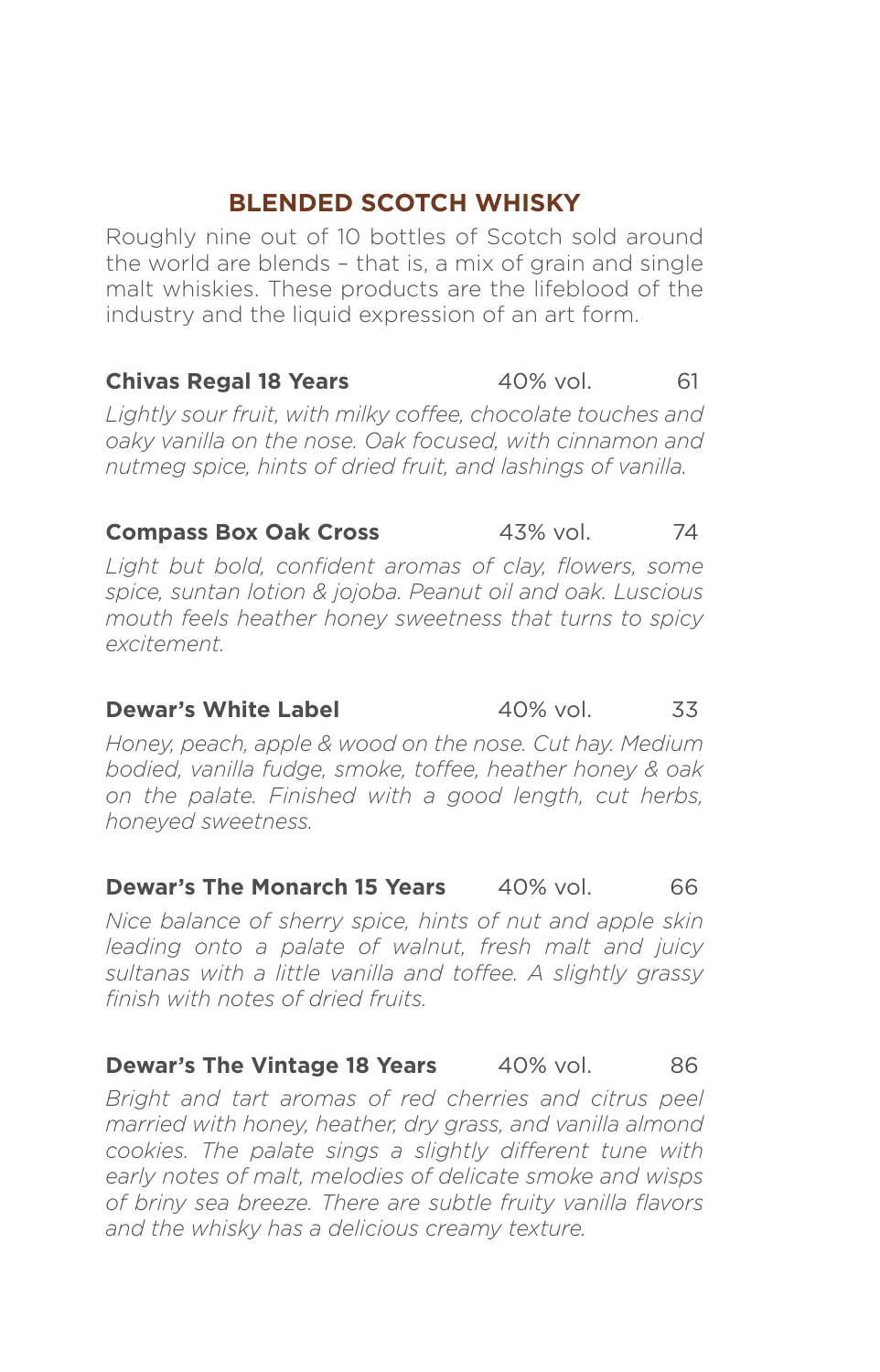**Dewar's The Signature 25 Years** 40% vol. 105 *Honey, dried peels, toasted oak and stewed plum. A soft hint of strawberry jam and old oak furniture too. Hobnob biscuits, more red berry sweetness, sandalwood, toffee and treacle. A slow build of Christmas spices on the finish, paired with orchard fruit and mint leaf.*

### **Famous Grouse** 40% vol. 33

*Balanced, biscuit-laden palate with a core of thick, creamy malt. Just a hint of spice and the vaguest whisper of smoke really bring a great deal of complexity.*

### **Haig Club** 40% vol. 62

*Apple crumble, expressed lemon peel and a touch of mango. Millionaire's shortbread, banoffee pie, coconut milk, dried grass, orange Turkish delight and cardamom on the nose.* 

# **Johnnie Walker Blue Label** 40% vol. 82

*Notes of oak, crisp spice, dried fruit, pastries. Berry fruits, aniseed, hints of cedar, a touch of spice and citrus on the nose. Good toffee and hints of very wistful smoke.*

### **Johnnie Walker XR 21 Years** 40% vol. 82

*Spiced apple, smoky and a little toasted brioche on the nose. Herbaceous. This gives way to orange and lemon by the bucket-load, followed by another kick of smoky malt on the palate.*

*Malty, creamy delivery with a suggestion of berry fruit. Juicy, cloves and butterscotch on the nose. Manuka honey, hot-buttered-toast and dried apricot develop on the palate.*

### **Monkey Shoulder** 40% vol. 48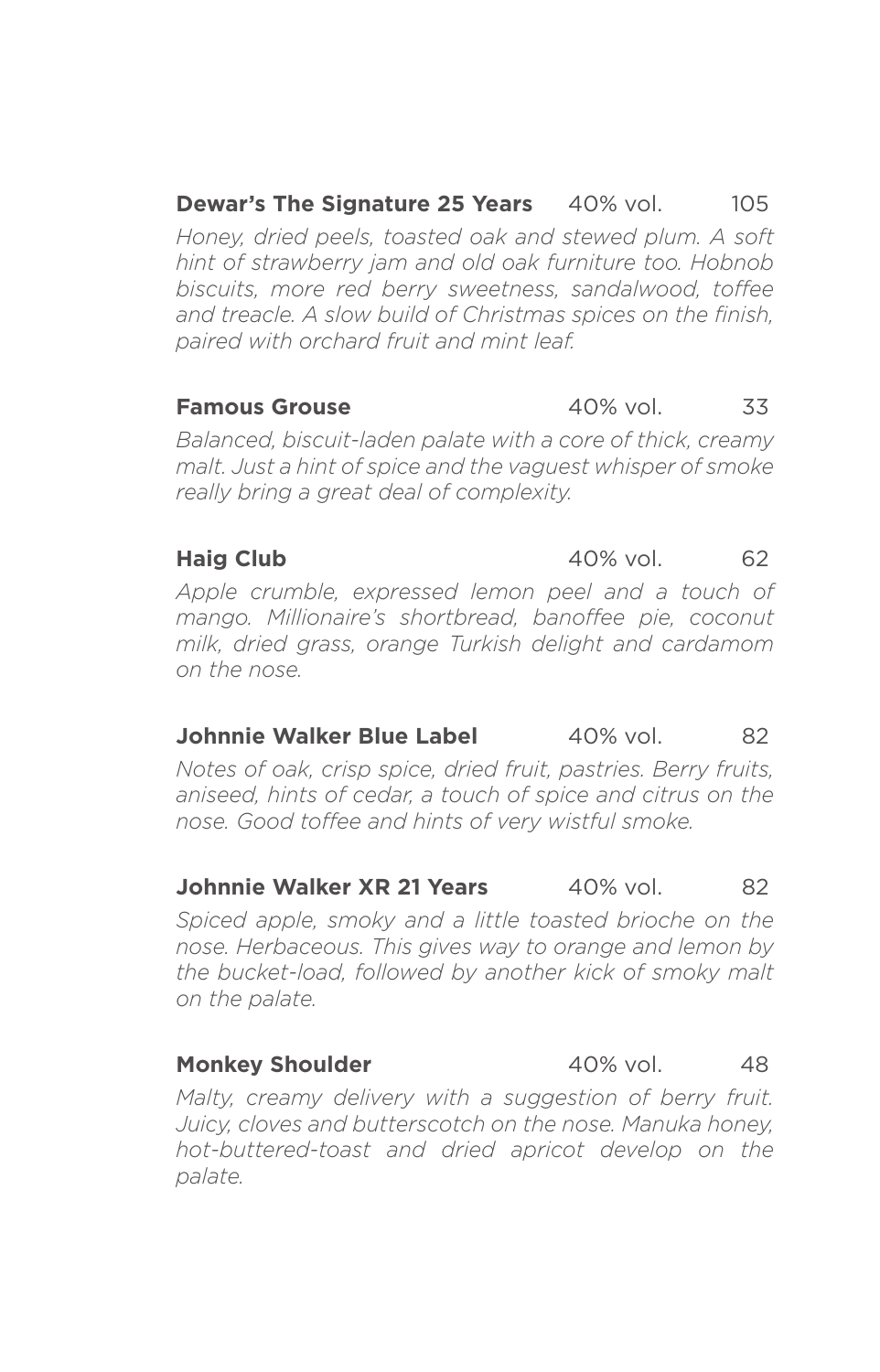# **IRISH WHISKEY**

Irish whiskeys are often thought to be smooth, fruity, and triple distilled and many of them are, but this isn't the full story. The Irish are widely credited as being the first to distil whiskey, though this is strictly contested by the Scots.

### **Bushmills Black Bush** 40% vol. 37

*A distinctive aroma with spicy, malty and nutty sweet sherry notes. Hint of spicy fruit. Floats across your tongue to the back of your throat where it rests as slight sherry sweetness.*

## **Connemara Peated Single Malt** 40% vol. 43

*Well-smoked and peated, heather freshness and floral notes with a honeyed sweetness on the nose. Smooth with notes of malt and peat, honeyed smoke and barley sweetness on the palate.*

### **Teeling Single Grain Whiskey** 46% vol. 49

*Honeyed apple flesh and red grape, sweet and slightly floral with fragrant vanilla and spice, and brown sugar on nose. It's treacle on the palate, but light and buttery with dried cranberry.*

### **The Irishman 12 Years** 43% vol. 63

*From the exquisite aroma there is no mistaking the influence of the ex-Bourbon casks with the light sweet spicy notes of vanilla, cinnamon and even a tincture of clove.*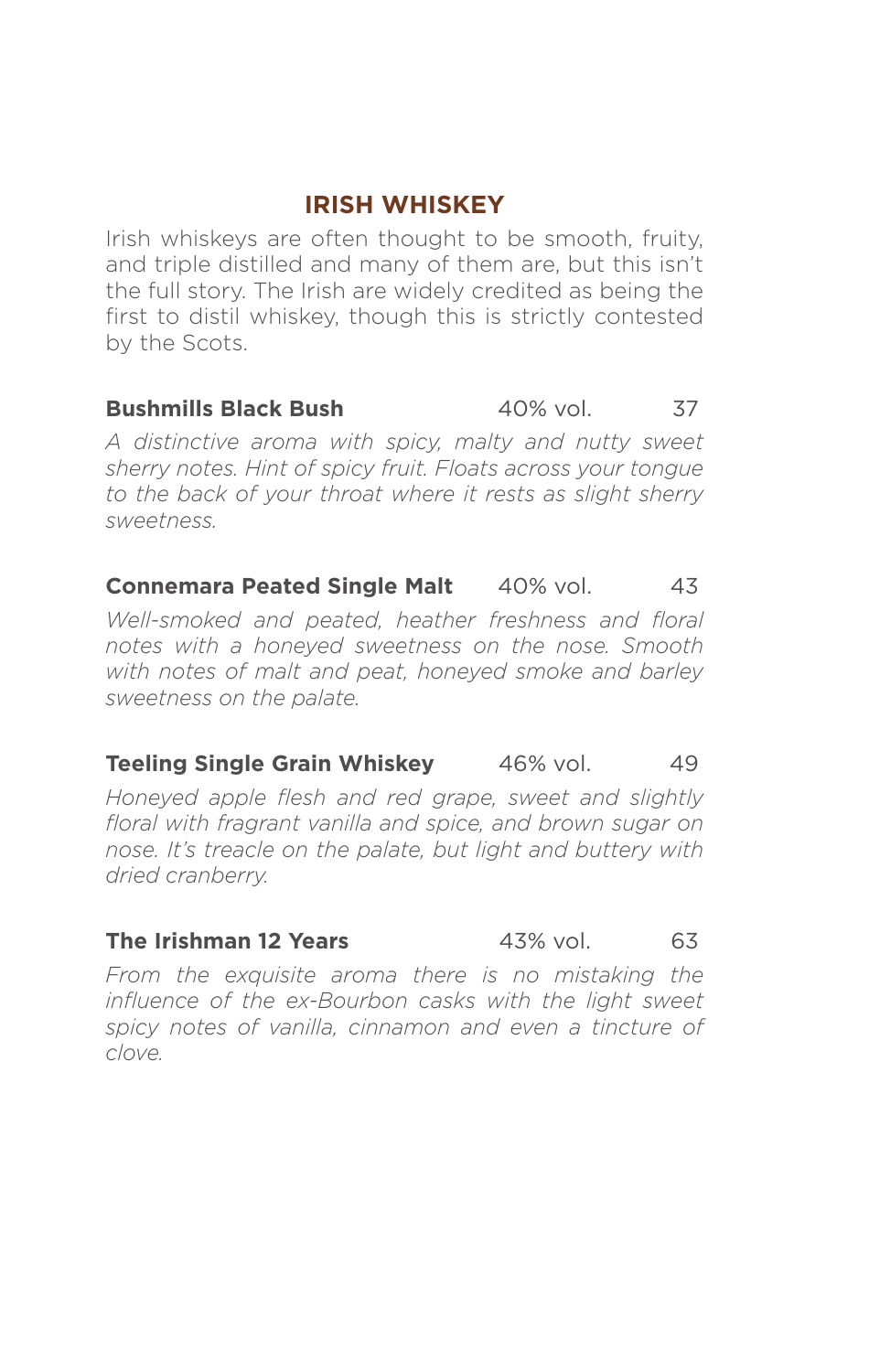# **AMERICAN WHISKEY**

What began as a way for dirt-poor early American farmers to scratch a living from their fields has become one of the world's great drinks. Kentucky Straight Bourbon has survived temperance, Prohibition and war.

# **Jack Daniel's, Gentleman Jack** 40% vol. 43

*Light and fruity. Honey, crisp apples and a little bit of toasted oak for good measure on the nose. Corn, dried fruits, vanilla toffee and a hint of spice on the palate.*

### **Knob Creek 9 Years** 50% vol. 51

*The nose is quite spicy and sweet. Also melted salty butter on granary toast; there are notes of toasty oak and a touch of rye with caramel sweetness. The palate is quite peppy and full.*

**Maker's Mark** 45% vol. 43

*Fruity and rich. There are lovely notes of spiced honey and mixed peels, a little malmsey, hazelnut and a touch of cut fruit with toasty oak providing a backbone on the nose.*

### **Michter's Single Barrel Straight Rye 42.4% vol. 62**

*Very aromatic and fresh. Almost minty, with lovely savoury edge, then measured spiciness comes through. Incredibly smooth mouthfeel for a rye, this is clean and balanced, then the careway and fennel seed kicks in.*

# **Rebel Yell Small Batch Rye** 45% vol. 59

*There's that spicy rye in place of the wheat off the bat with sweet vanilla and hints of chocolate on the nose. Woody sultanas, rich warming spice and vanilla from the palate.*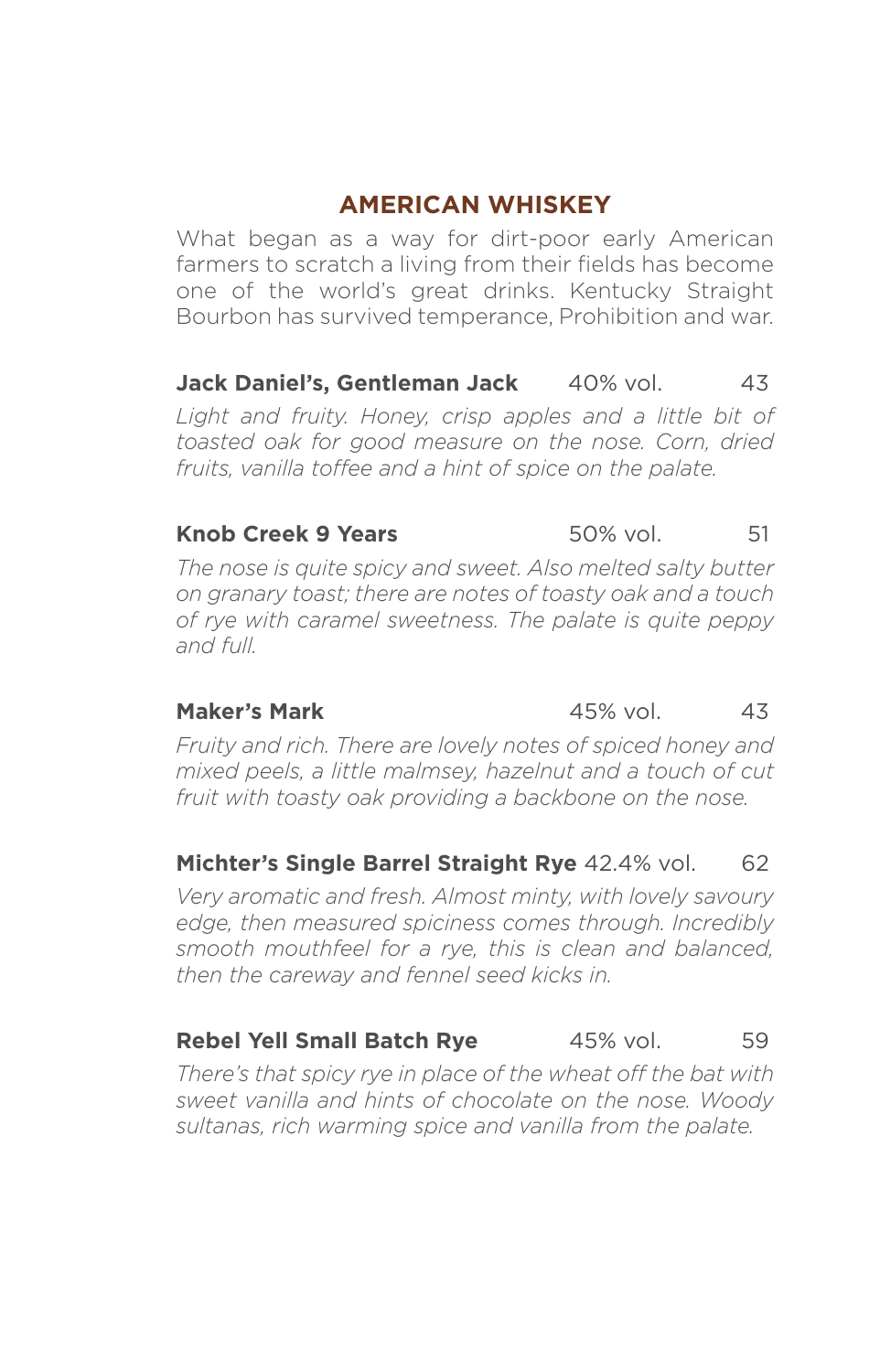# **AUSTRALIAN WHISKY**

Tasmania has just about everything you need to make good whisky: water, barley, even peat (although it's different to that found in Scotland). No wonder then that the Australian single malt renaissance was kickstarted here by the pioneering Bill Lark, then expanded by a number of other producers, including Overeem's distinctive small-cask operation, Hellyers Road

### **Hellyers Road, Tasmania** 46.2% vol. 62

*Hints of citrus, lemon and orange, while the palate is in receipt of subtle vanilla sweetness, hints of maple and brioche, before transcending to a warm, toasty finish that conjures impressions of freshly buttered sourdough.*

# **MALAYSIAN WHISKY**

The Timah Double Peated Blended Whiskey is an award-winning whiskey newly on the market. Timah whisky is Malaysia's first double peated blended whiskey. Although you would not expect this country to produce an award-winning whisky, it was actually awarded the silver medal in the San Francisco World Spirits Competition in 2020.

### **Timah Double Peated** 40% vol. 62

*Light, fruity whiskey that is a harmonious mix of primarily smoke, with a hint of a floral bouquet. It moves through a smokey palate before settling into a sweet, light oak finish.*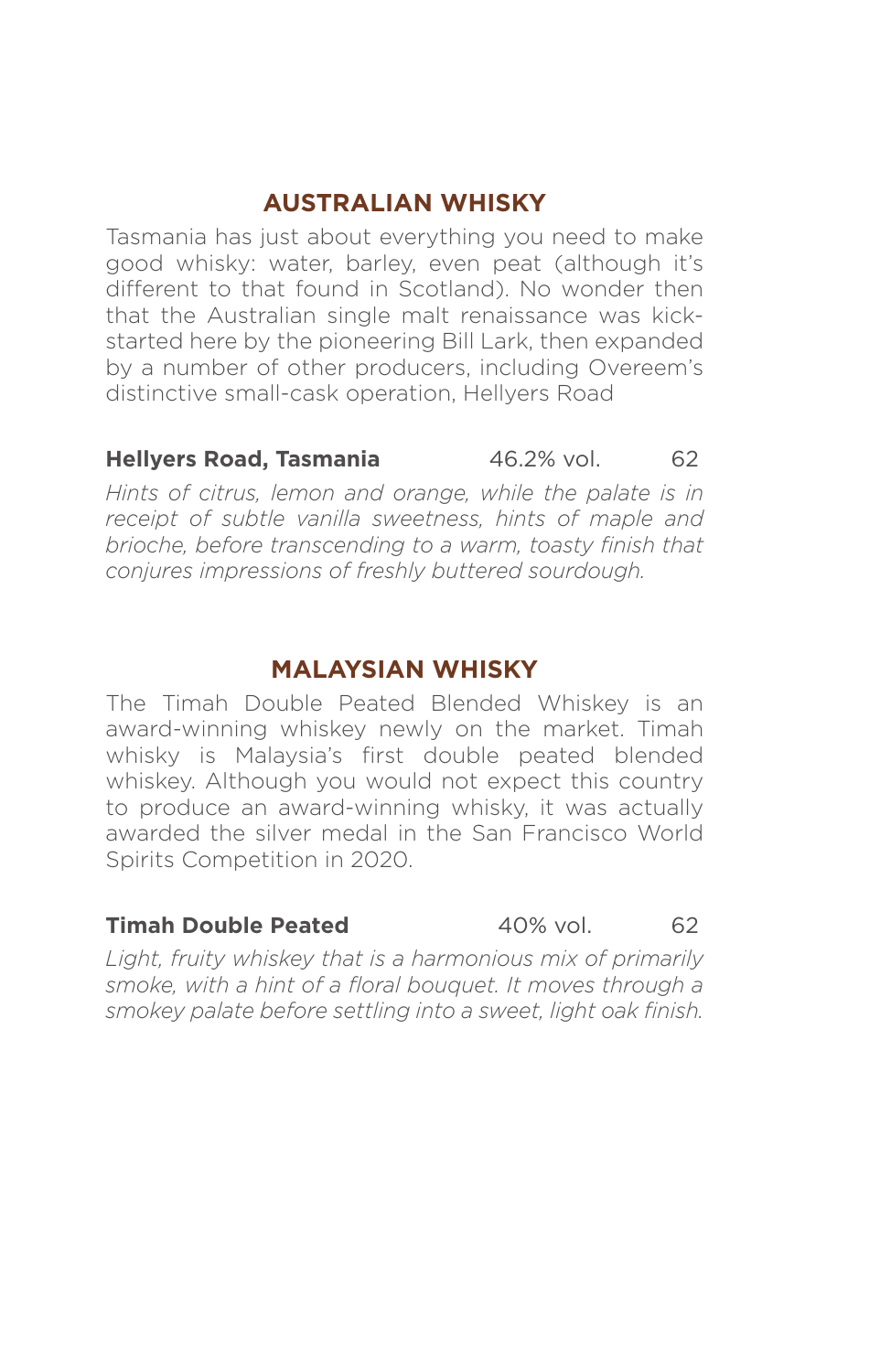# **INDIAN SINGLE MALT WHISKY**

India's climate proffers a speedy maturation. They are often examples of youthful exuberance, enjoyable and of a defined style in their own right. Plenty of tropical fruit and toffee, there have been a few peaty offerings too.

### **Amrut** 46% vol. 35

*Intense scent of barley and grain, nutty, citrus, apricot. On the Palate - barley, honey develops with allspice, apricot, rum. Finish with apples, apricot, greengages, malt, fruit.*

# **Amrut Intermediate Sherry** 46% vol. 37

*Intense dark fruit, banana and cake light vanilla. On the palate, dark chocolate, rich dry Sherry and nuts.* 

### **Amrut Portonova** 48% vol. 41

*Fruity, chocolate-driven nose with syrup, toffee and a hint of coconut, pepper and red berries. On the palate, ruity and intense with tropical fruits, redcurrant jelly, baked bananas and cinnamon. Finish with long and fruity, hints of cranberry.*

*Rich scent of barley, fruity. big on citrus, spices, creamy sweetness. A hint of peat. On the palate- oaky, rich, gentle peat, coffee, dark chocolate. Finish with long, spiced, marmalade, sweetness.*

### **Amrut Fusion** 50% vol. 35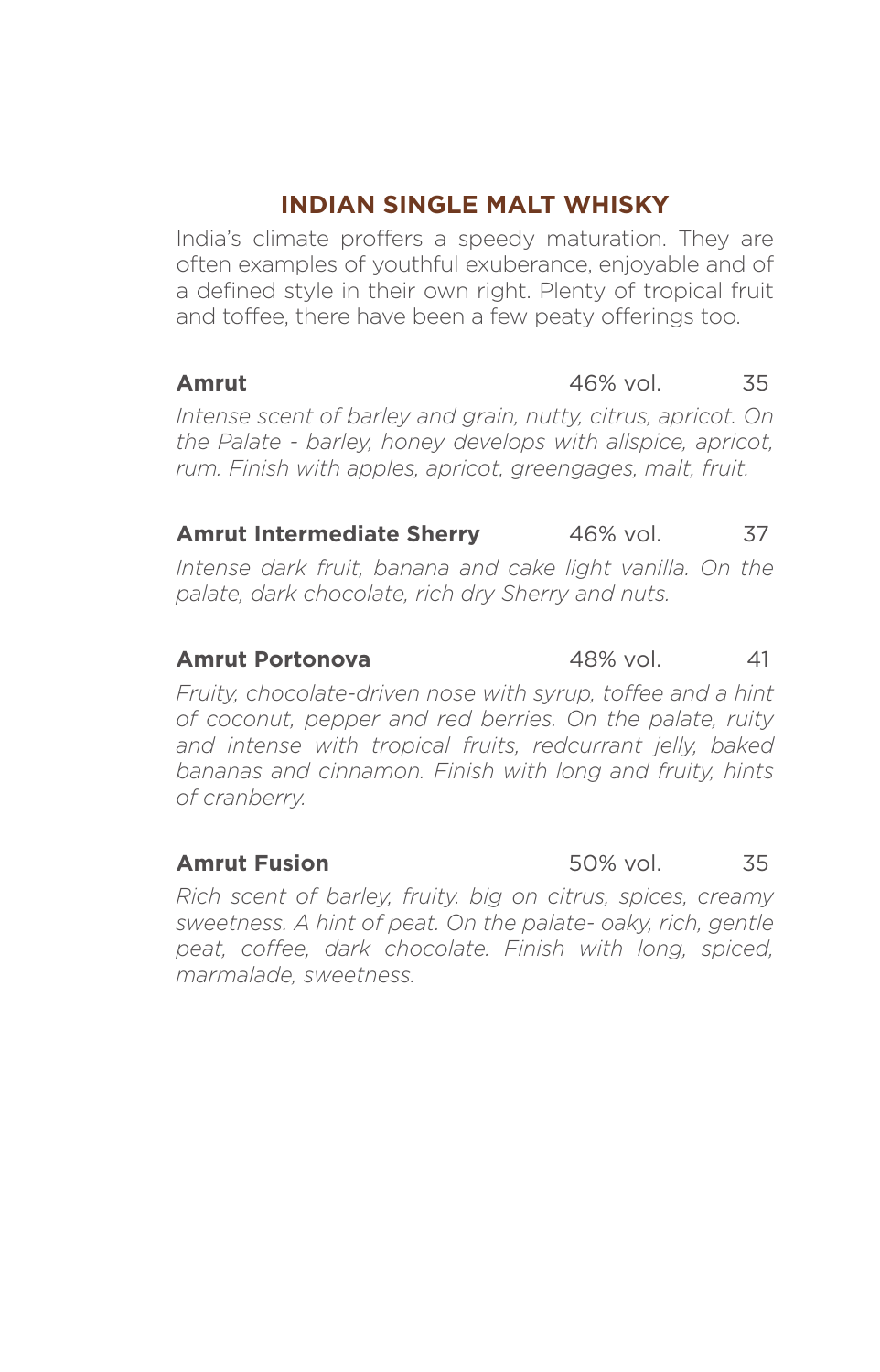# **TAIWANESE SINGLE MALT WHISKY**

Had always been kept primitive and protected from the outside world by the Syue-shan mountain range which is abundant in high quality natural water that comes from deep within the mountain range.

### **Kavalan Solist Ex-Bourbon Cask** 57.8% vol. 85

*Delightfully complex, multi-dimensional single malt whisky, with vanilla, fruit and coconut highlights. Matured in hand selected American ex-Bourbon casks.*

### **Kavalan Bourbon Cask** 46% vol. 78

*Muted marshmallow and bubble gum in the opening whiffs. Slowly builds with added vanilla and stone fruits continuing through to an initially lean, then well rounded fruity/malty mid palate featuring stewed pear and sweet spices.*

*Elegant, floral (pleasant & refreshing fragrance of the butterfly orchid), fruity and seductive. With hints of honey, mango, pear drop, vanilla, coconuts and suggestions of chocolate.*

### **Kavalan Sherry Oak** 46% vol. 81

*Rich sherry-cask notes – dates, prunes and raisins, with spice and savoury umami touches. Sweet and thick, with dried berries, black pepper, tobacco and dark chocolate.*

### **Kavalan Concertmaster** 46% vol. 65

**Port Cask Finish** 

*Red grapes and clove, followed by a good whack of vanilla. A little bit of tobacco leaf and cookie dough on the nose. Brown sugar mixed with ground cinnamon and white pepper.* 

**Kavalan Classic 61 and 40% vol. 50 and 79**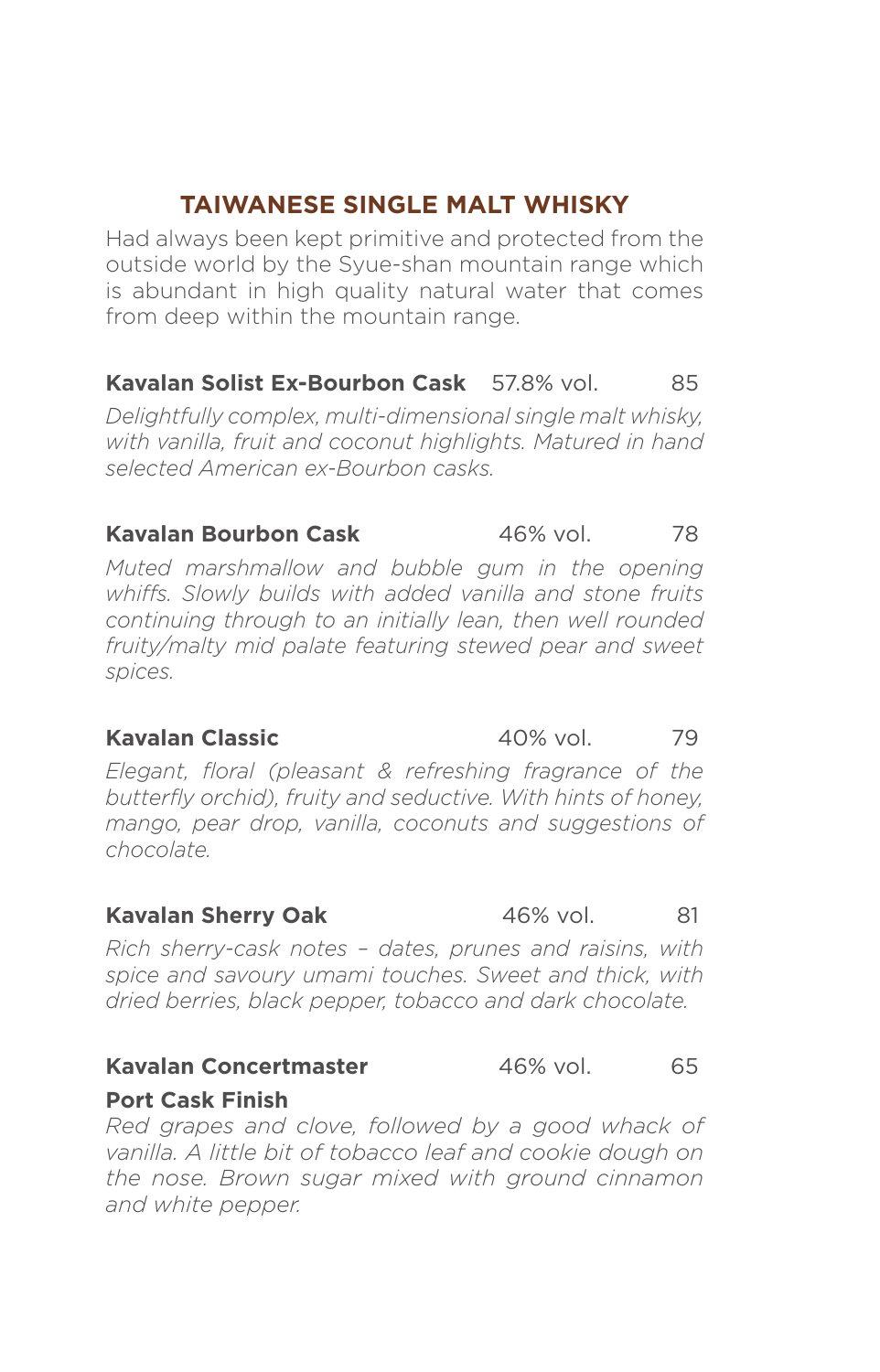# **JAPANESE WHISKY**

The Japanese have received great acclaimed for their expanding range of single malt whiskies. These are produced just any single malt whisky, distilled from nothing other than yeast, water and malted barley at a single distillery before a maturation of at least three years and a day in oak casks.

# **SINGLE MALT**

### **Yamazaki 12 Years** 43% vol. 233

*Body with plenty of nut oils and zest, a pleasant floral character with a little tropical fruit and a rooty note. On the palate, smooth and soft with good sweetness and winter spice. A lovely citrus note develops with more tropical fruit notes and a little rum.*

# **SINGLE GRAIN**

*Honeydew melon, citrus and honey'd cereal on the nose. Vanilla sponge cake and more honey. A touch of orchard blossom on the palate. Finished with a medium length, rather zesty.*

**Suntory Chita** 43% vol. 68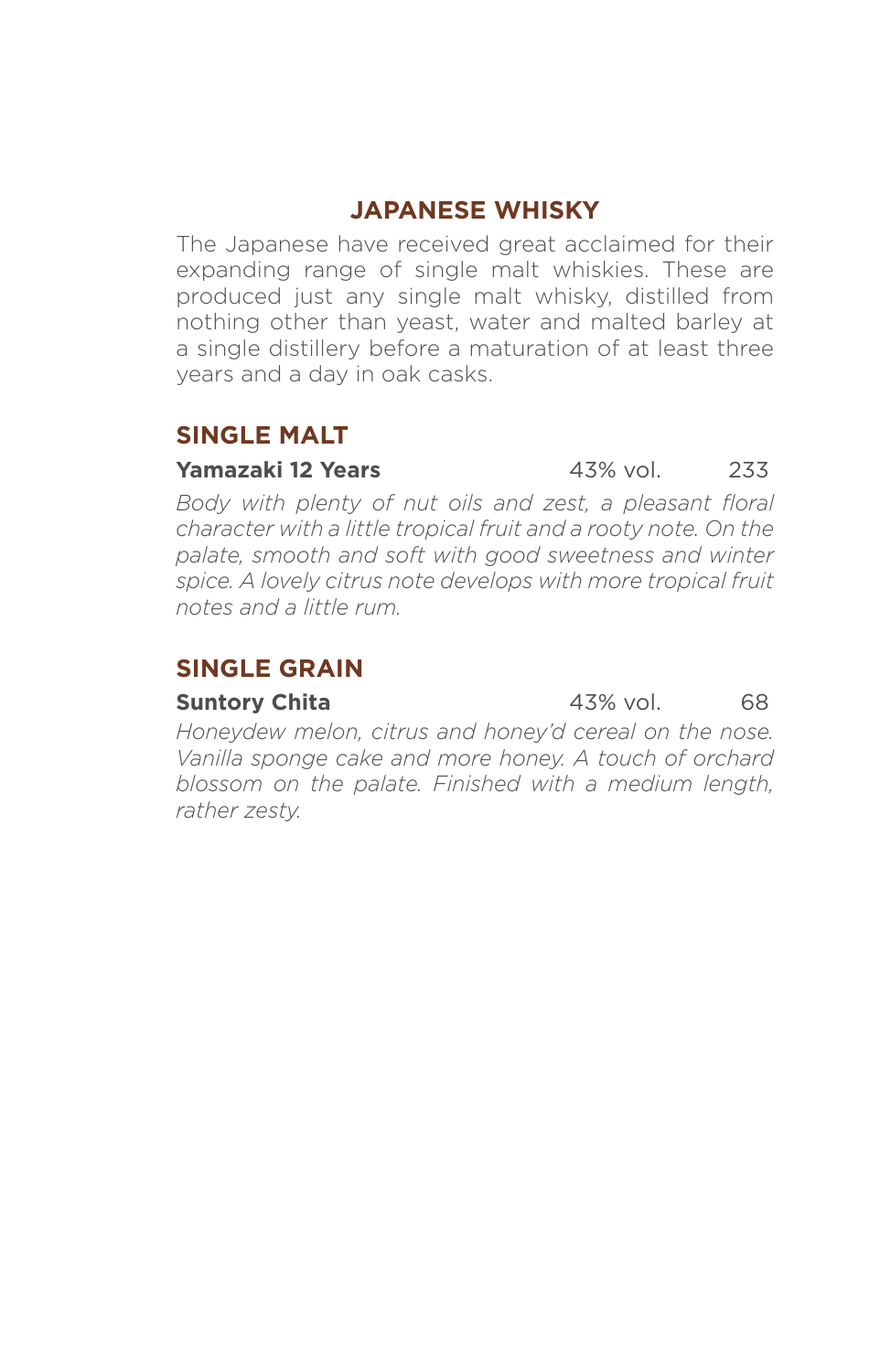# **BLENDED**

**Hibiki Japanese Harmony** 43% vol. 81 *Sherry casks and Mizunara oak casks. An elegant expression, with wafts of honey, orange, a herbaceous touch or two and light oak.*

### **Mars Iwai Tradition** 40% vol. 64

*Ripe orchard fruit, berries, nutty & earthy undertone with faint smoke and vanilla. Rounded and rich, buttery, caramel, pear, oak, grass, peppermint.* 

### **Mars Maltage Cosmo** 43% vol. 64

*Vanilla and walnuts with layers of fruit: cherry and raspberry, pear and apple. Citrus oil leads, followed by fleshy oranges, chocolate and oaky spices. Fresh plums and red grapes with chocolate lingering.*

### **Nikka Date 12 Years** 43% vol. 65

*Cereals, plain golden brown toast, Arnott's milk coffee biscuits, minerals, juicy fruit gum, lovely structured peat, creamy vanilla, and smoky grain with a sprinkle of white pepper.*

**Nikka Taketsuru Pure Malt**  $43\%$  vol. 58

*Clean and bright, with red fruit bursting out of the glass and glazed fruit-tart sweetness. Soft and fruity with spicy clove appearing along with a cherry-menthol note.*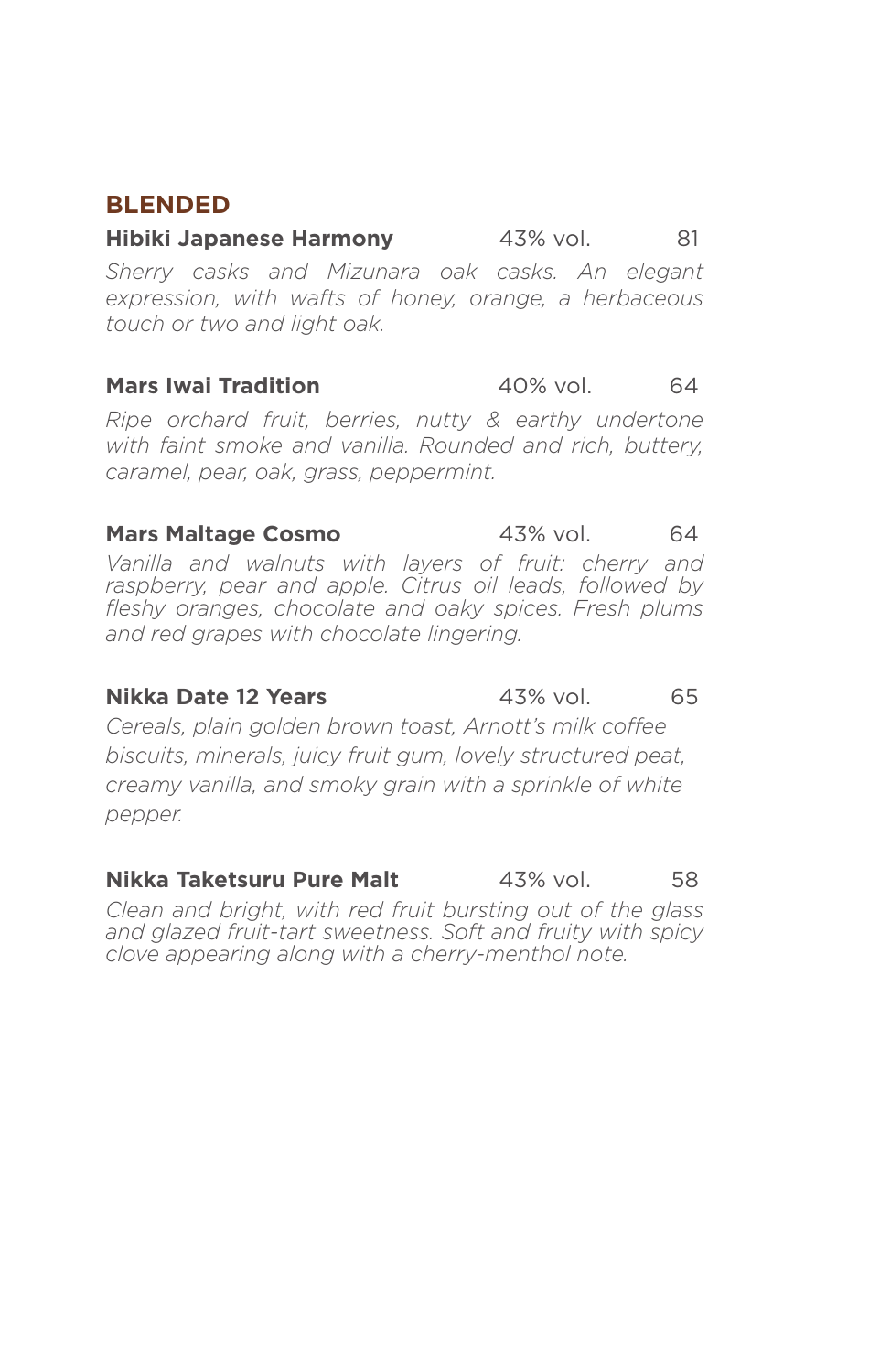### **Suntory Special Reserve** 40% vol. 70

*Peaches, apple custard, crepes with sliced banana and sweetened whipped cream. On palate cloves, ginger cookies and or traditional spicy ginger ale. Creamy and mellow.*

*.*

### **Suntory Royal** 43% vol. 75

*Sweet toffee and caramel. Artificial aromas, like Werther's original toffee. Hints of fruity notes, ginger and other minty spices.*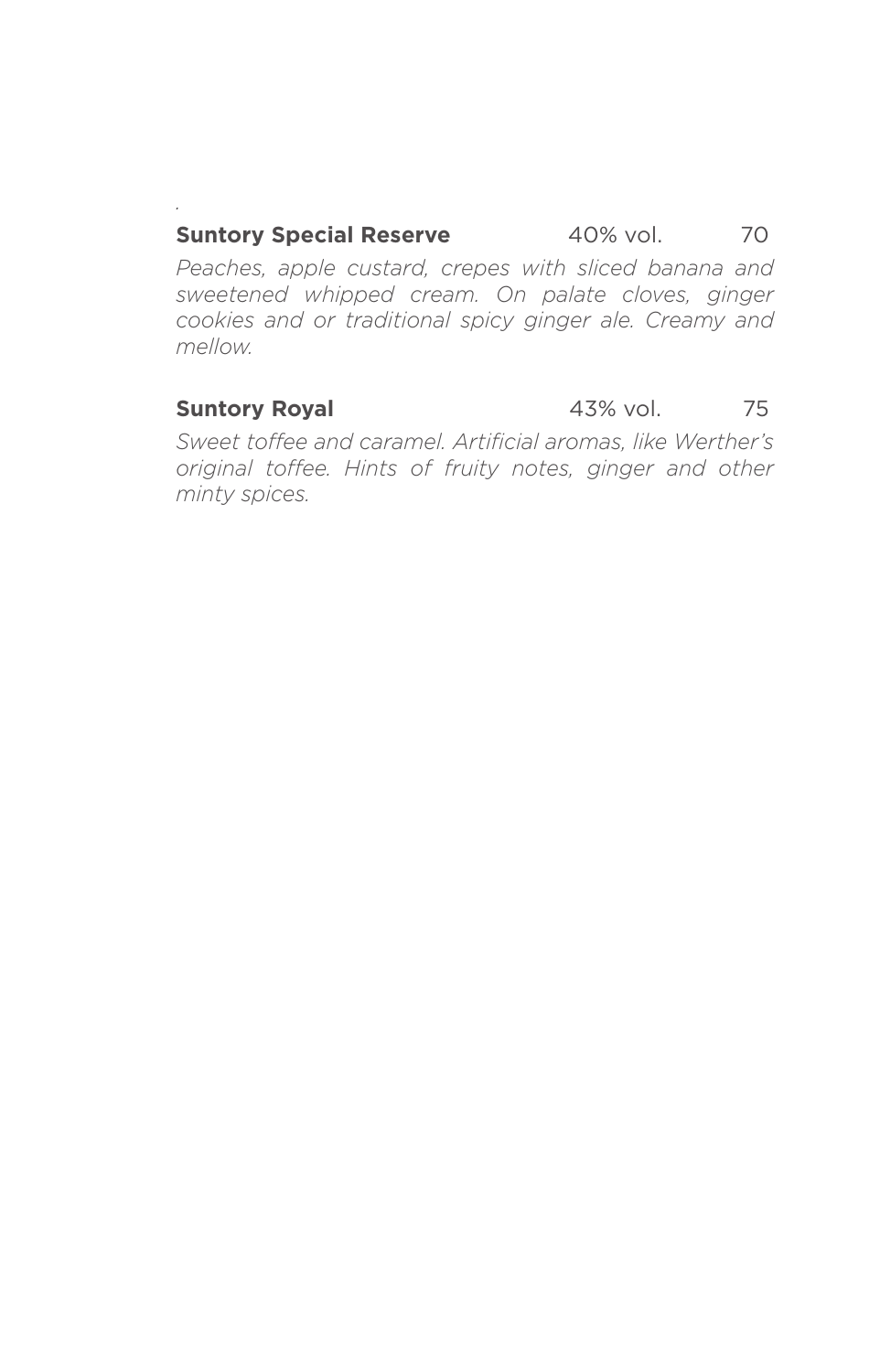# **TEQUILA**

Beyond shots, slammers and hangovers, Tequila is a remarkable drink which can express the nuances of its raw material arguably better than any other spirit on the planet. The key to its unique flavour is the spikily distinctive blue agave plant, which gives Tequila its trademark flavour combination of fruit, pepper and spice.

### **Corralejo, Reposado** 37% vol. 33

*Smoke from the American oak, seems at the fore, then the cinnamon, clove, nutmeg and black pepper kick in. Mushrooms notes before twirling into flavours of dark chocolate and vanilla.*

### **ArteNOM Seleccion 1549** 40% vol. 43 **Organico, Blanco**

*Nose along with ripe pineapple, salt, light cinnamon, subtle green jalapeño pepper, and dill. On palate, rich roasted agave flavor, ripe pineapple, and banana with spicy white pepper.*

*Intense, 'forward' Agave flavour on the attack which develops into a 'high' sweet fruitiness. Continues with nuances of pepper, citrus and earth. Balanced and smooth despite the intensity of flavours.*

### **Casamigos, Blanco** 40% vol. 45

*Fresh, with clean notes of lemon, black pepper, and nutmeg. Faintly buttery, too, lifted by aromatic floral notes. Rich, smooth mouthfeel & clean. Touch of vegetal with the agave and green-pepper notes coming through.*

**Ocho, Blanco 40% vol.** 45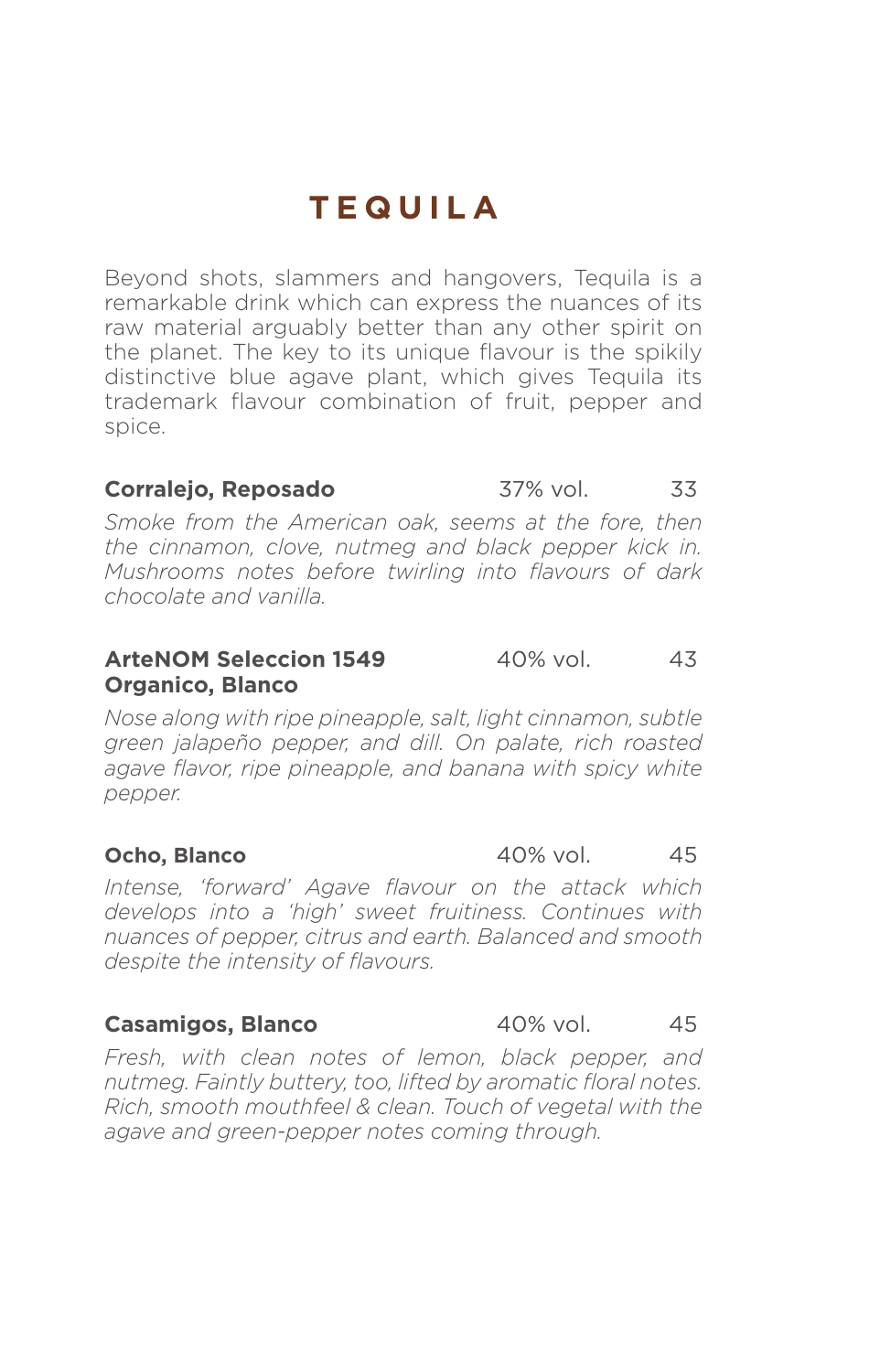### **Casamigos, Reposado** 40% vol. 51

*Fragrant nose, with aromas of black pepper, violets, nutmeg and vegetal notes from the agave. Elegant and subtle. Smooth mouthfeel, with black pepper, heady floral notes and rather rich texture.*

### **Casamigos, Añejo** 40% vol. 55

*Rich, with refreshing black-pepper hit. There's some perky spiciness in there, plus sweet vanilla and custard notes from the barrel. Nice agave savouriness, balanced by creamy notes from the oak, enlivened by black pepper. Still fresh and vibrant.*

### **Jose Cuervo Reserva** 40% vol. 79 **de la Familia, Extra Añejo**

*Aromas of fresh vanilla-fudge, medium oak and roasted agave. The mouthfeel is thick and unctuous, deep oak, agave, roasted pineapple, vanilla pound-cake and piloncillo sugar.*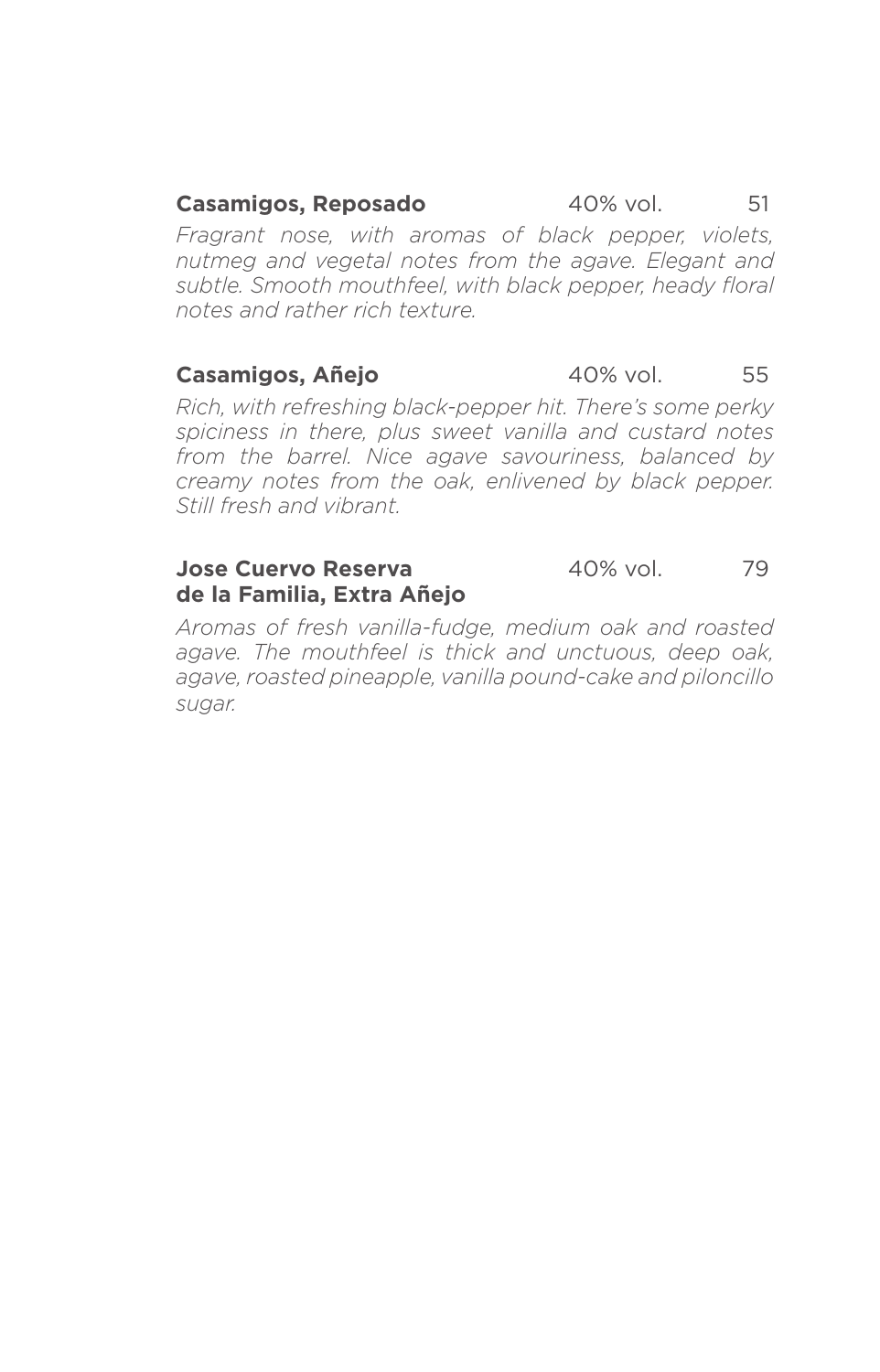# **MEZCAL**

### **Alipús San Luis, Blanco 47.1% vol.** 42

*Durian, cream, butter cream frosting, overripe tropical fruit all burst on the nose. On the palate, salinity, chili pepper, and cashew fruit come to play.*

### **Machetazo Guerrero Wild** 45% vol. 46 **Cupreata, Blanco**

*Subtle hints of smoke and citric aroma, silky texture with herb and sweet citrus*

*flavors from the agave with a subtle aftertaste of dark chocolate.*

### **Casamigos, Joven** 40% vol. 58

*Balanced and elegant, offering harmonious hints of tamarind, pomegranate, banana and mango. Fresh herbal mint aromas, dried oregano and thyme lend character to the mezcal. The delicate tones of smoke, hints of licorice and mineral nuances lead to a long silky finish.*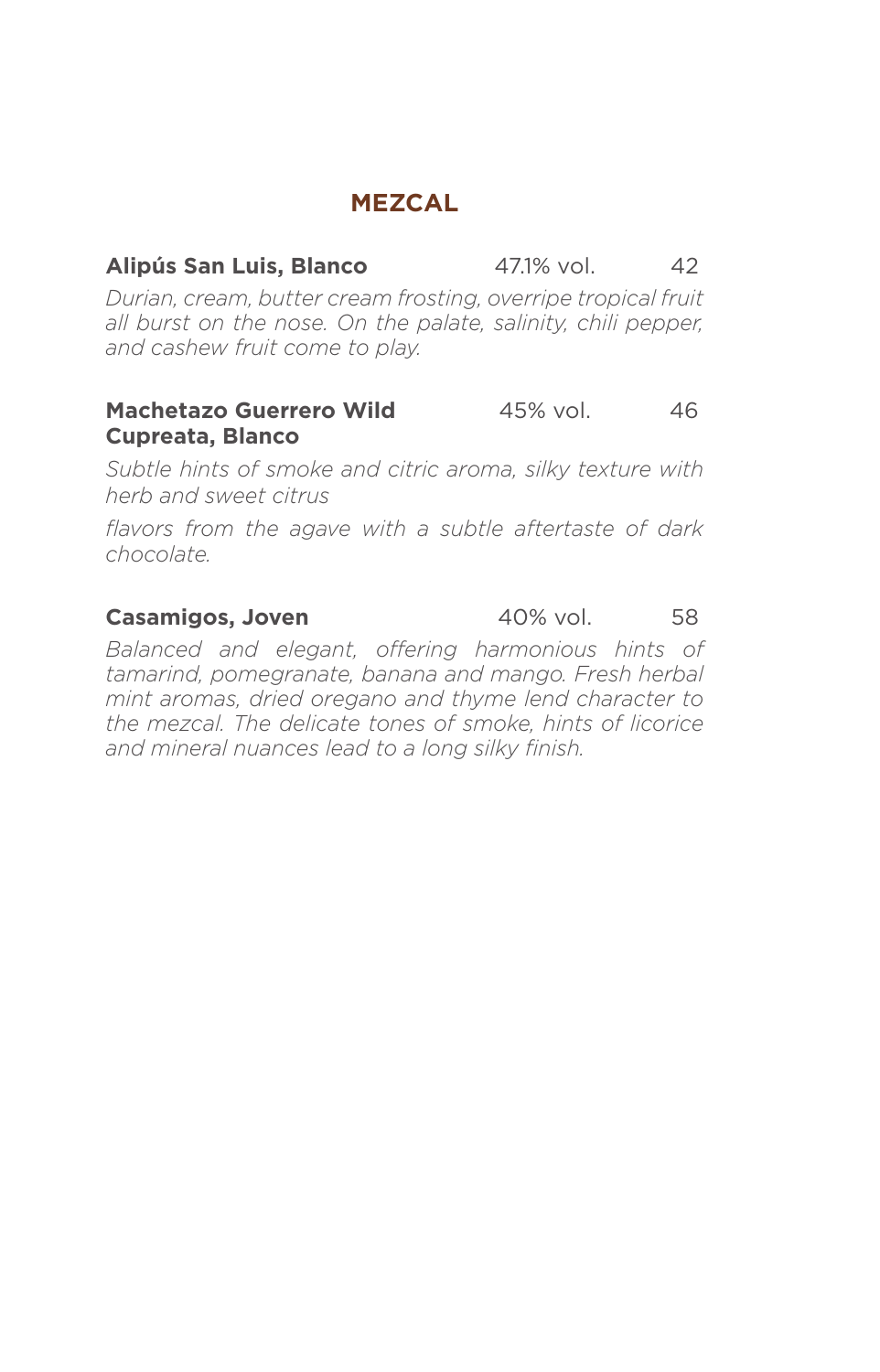# **VODKA**

Vodka is much more interesting than it might appear to the casual observer. Scrape beneath the surface and you'll find a spirit with a rich and diverse history, made from a variety of raw materials, each of which affect the finished product's final taste.

### **Grey Goose, France** 40% vol. 41

*Crisp, sweet and clean, with lemon and coconut. Very soft with double cream sweetness and a touch of developing bitterness. Lingering warmth with cream and sweet anis.*

### **Belvedere, Poland** 40% vol. 41

*Notes of vanilla and rye on the palate, the finish is crisp and clean with lingering white pepper spice. Distinctive creamy mouth feel. Its aromas is a blend of vanilla, rye and white pepper.*

### **Royal Dragon Imperial, Russia** 40% vol. 55

*Infused with edible 24-carat gold leaves from Switzerland, for those who like to enjoy an unmatched level of perfection. Five-times distilling produces supreme softness and purity.*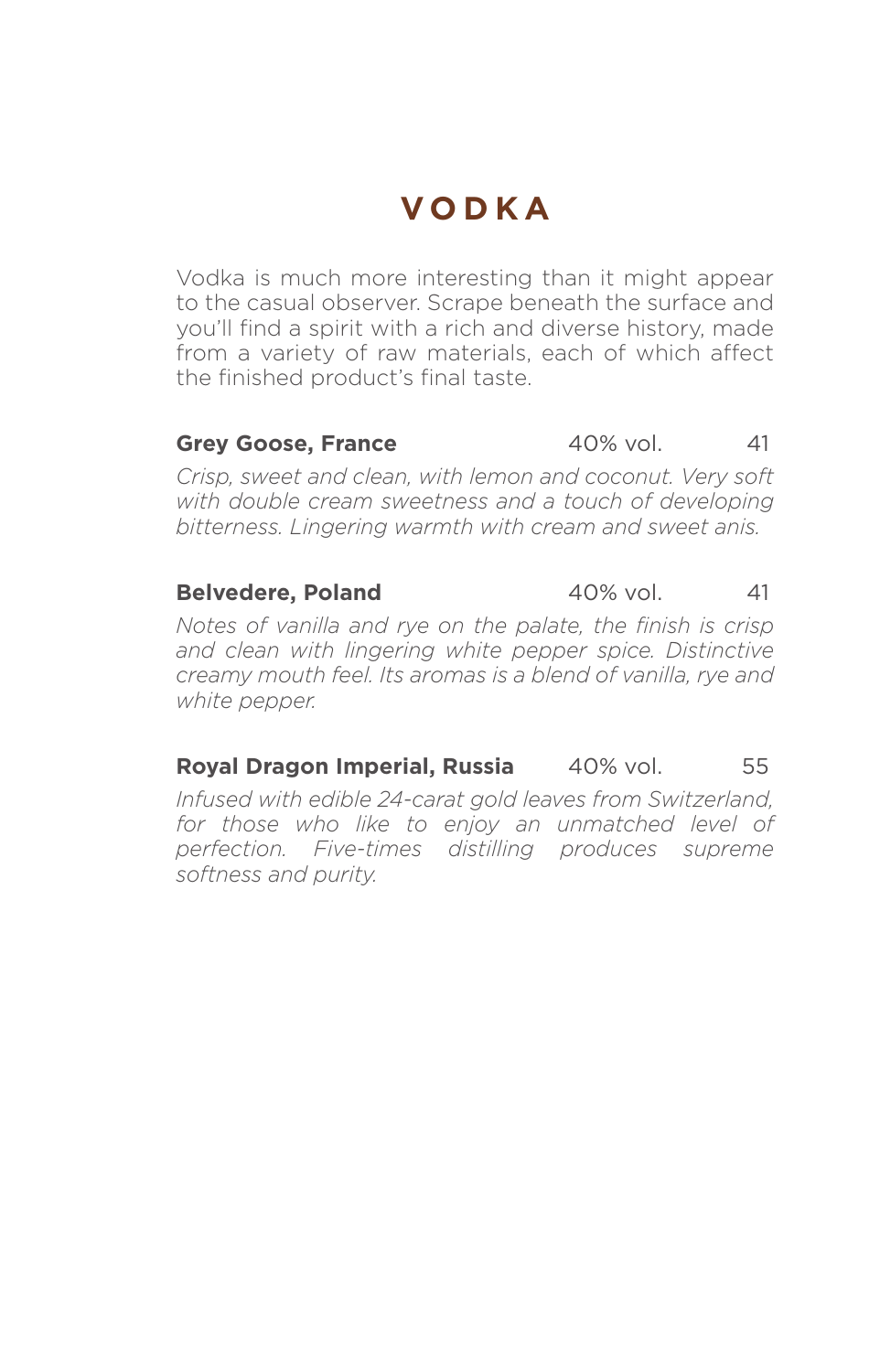# **RUM**

Rum is such an evocative spirit. It transforms, transcends and instantly transports the drinker to the sun-washed shores of the West Indies. It always has a sense of joviality, and also the unabashed decadence surrounding a libation made from sugar.

# **Bacardi 8 Year Old Reserva Ocho.** 40% vol. 57 **Puerto Rico**

*The nose is fresh and perfumed with notes of oak and peels, a little syrup with a fennel note. The palate is sweet and rich with tropical fruits, peels and winter spice. The finish is gentle and luscious.*

# **Chairman's Reserve Forgotten Casks, 40% vol. 41 Saint Lucia**

*On nose, spicy and intense with coffee beans and cocoa, maple spice and vanilla, a little potpourri and coffee beans. On palate, shows dark rich spices, apricot jam, golden syrup, toffee brittle, coffee and treacle.*

### **Phraya Gold, Thailand** 40% vol. 42

*Rich vanilla, honey and coconut, layered with gentle spiciness of cloves and raisins. Smooth, crème brûlée and butterscotch.*

### **Clément Canne Bleue,** 50% vol. 37 **Blanco, Martinique**

*Great fresh taste of green sugar cane, caramel and oak. This is quite spicy and has a pleasant aroma of tropical fruits. Very drinkable in a simple 'ti punch' cocktail with cut of lime and same cane syrup!*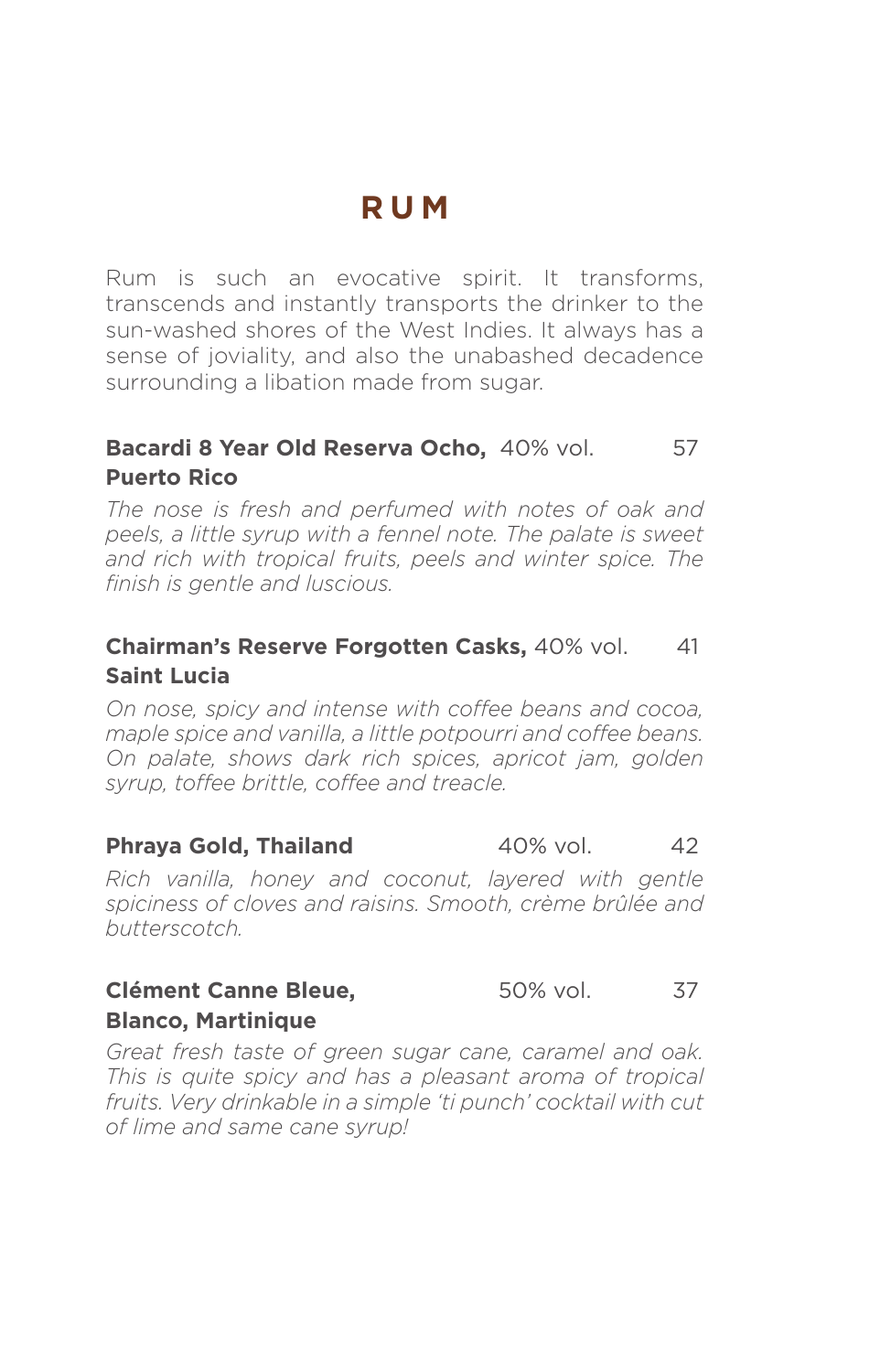## **Matusalem Gran Reserva Solera** 40% vol. 37 **15 Years, Dominican**

*Dry woody tones provide a rich, intense aroma. Rich flavor of toasted dry fruits and caramel. A smooth texture and a complex, persistent evolution, with notes of oak. Smooth, inviting sensation of cacao. Cognac-like finish.*

### **Matusalem Gran Reserva Solera** 40% vol. 64 **23 Years, Dominican**

*Sensation of magnolia, almond flower with base of caramelized sugar and toffee with mango, exotic woods, cedar, with a hint of white chocolate and almond.*

**El Dorado 12 Years, Guyana** 40% vol. 60

*Luxuriously aroma whose rich, seamless harmony is interwoven with distinctive floral and fruity notes of apricot and banana, with hints of vanilla and a subtle smokiness.*

### **Ableforth's Rumbullion, England** 42.6% vol. 44

*Wonderfully sweet Madagascan vanilla with clove and cinnamon spices supported by intense orange peel. Rich sugars and spices, orange oil, clove, honey and cola cubes. Full of flavour.*

### **Plantation, 3 Stars, Silver, 41.2% vol. 37 Caribbean**

*Biscuity, yet is bittersweet and light-bodied. Midpalate*  features round, supple flavors of dark chocolate, root beer, *egg cream. Finishes fast, refined. Serious white rum at its grassy, herbal best.*